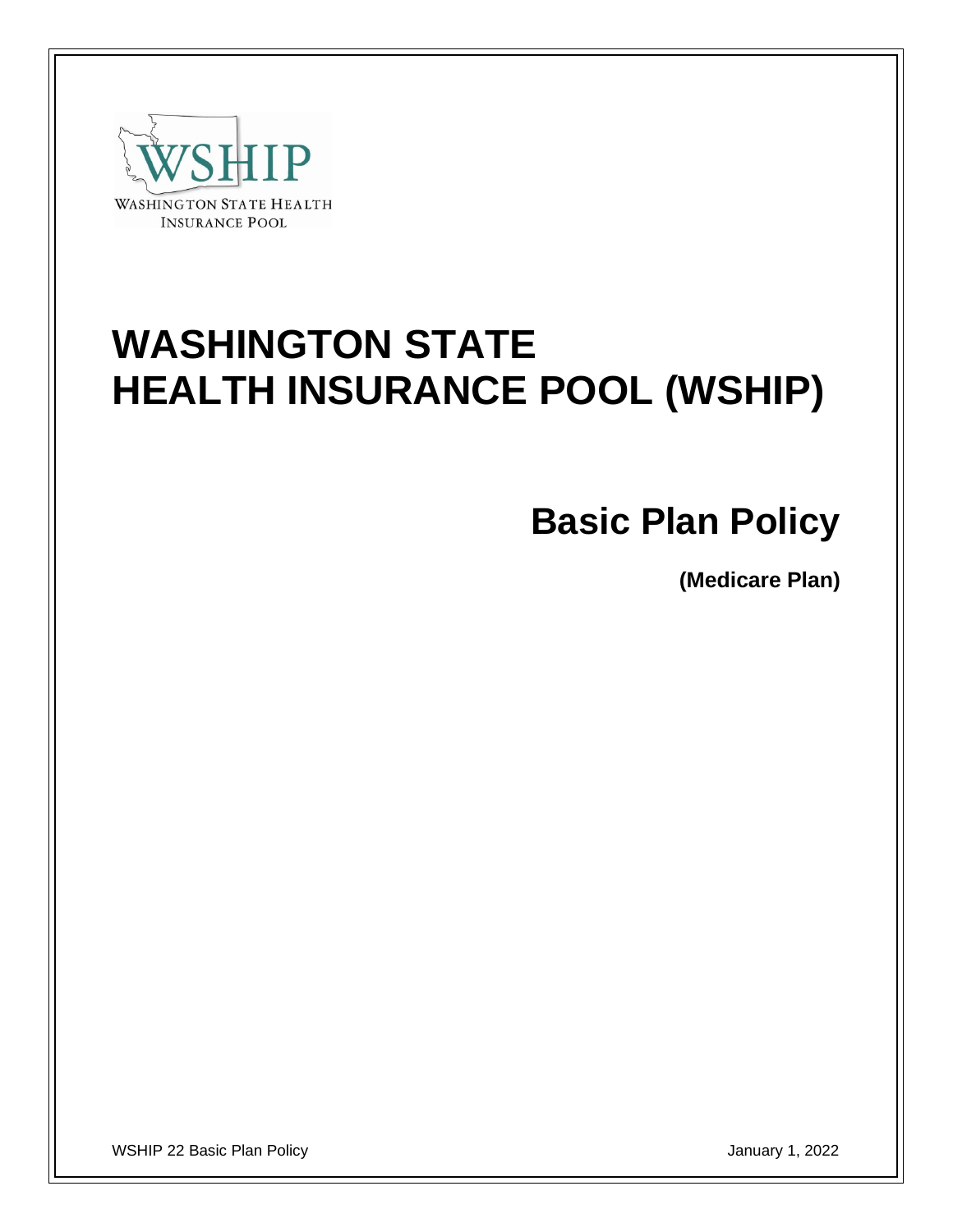## **WSHIP Basic Plan Policy**

#### A plan for Medicare enrollees that supplements your existing Medicare Parts A and B benefits, as well as providing additional benefits for some services not covered by Medicare.

This Policy is issued to You by the Washington State Health Insurance Pool in consideration of Your premium payments and the statements in Your application.

#### **TABLE OF CONTENTS**

#### L  $\Delta$  $B<sub>1</sub>$ C. D. Ε. EFFECTIVE DATE, DEPENDENTS, TERMINATION AND POLICY .............................. 1  $II.$ REPLACEMENT OR DISCONTINUATION A.  $B<sub>1</sub>$  $C_{\cdot}$ D. E.  $III.$ А.  $\mathsf{R}$  $W_{\cdot}$ Α. **B.**  $C_{\cdot}$ D. V.  $\mathsf{A}$  $B<sub>1</sub>$ C. D. Ε. VI. Α.

Page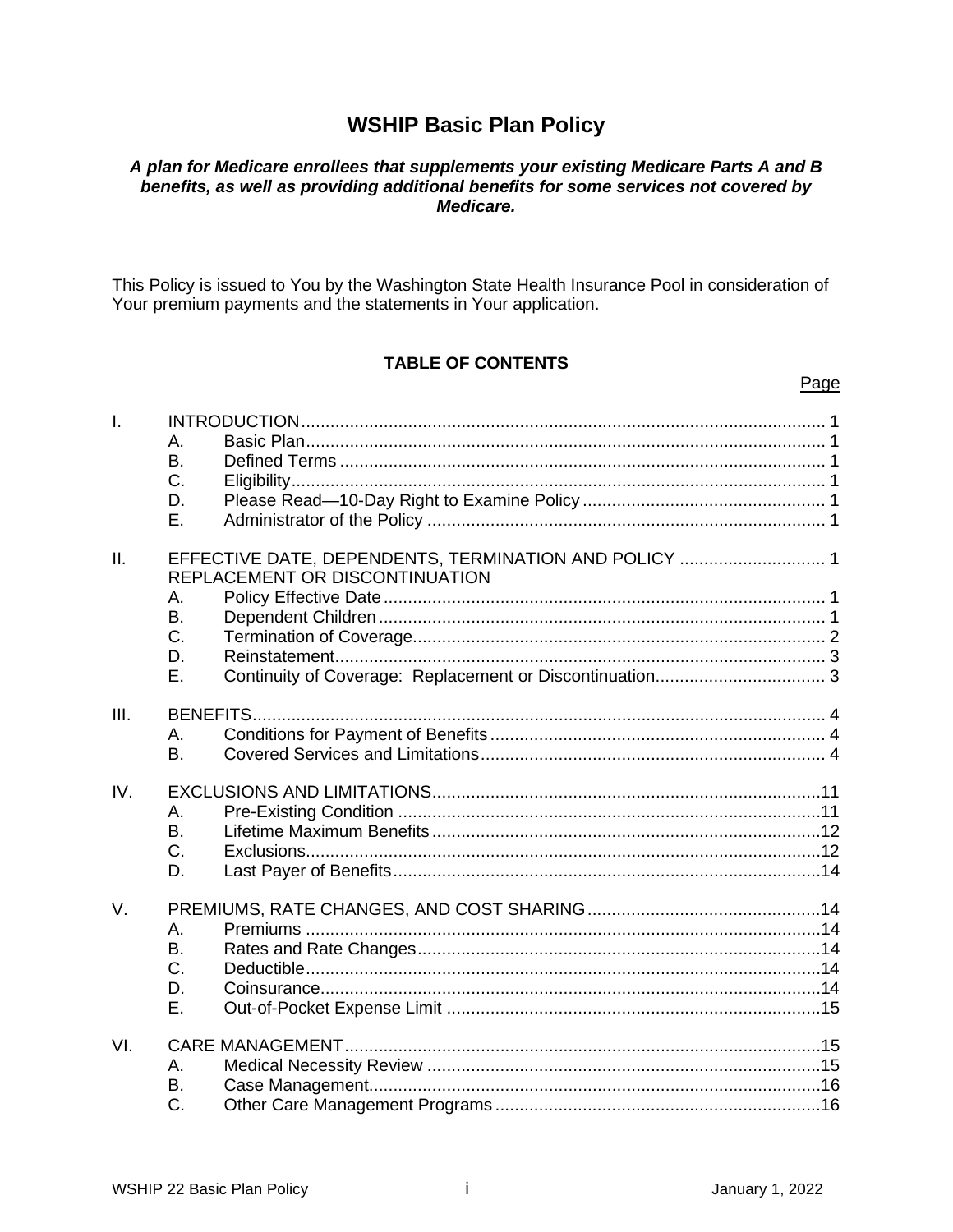| VII.  |    |  |  |
|-------|----|--|--|
|       | Α. |  |  |
|       | Β. |  |  |
|       | C. |  |  |
|       | D. |  |  |
|       | Е. |  |  |
|       | F. |  |  |
|       | G. |  |  |
|       | Η. |  |  |
|       | I. |  |  |
| VIII. |    |  |  |
|       | Α. |  |  |
|       | В. |  |  |
|       | C. |  |  |
|       | D. |  |  |
|       | Е. |  |  |
| IX.   |    |  |  |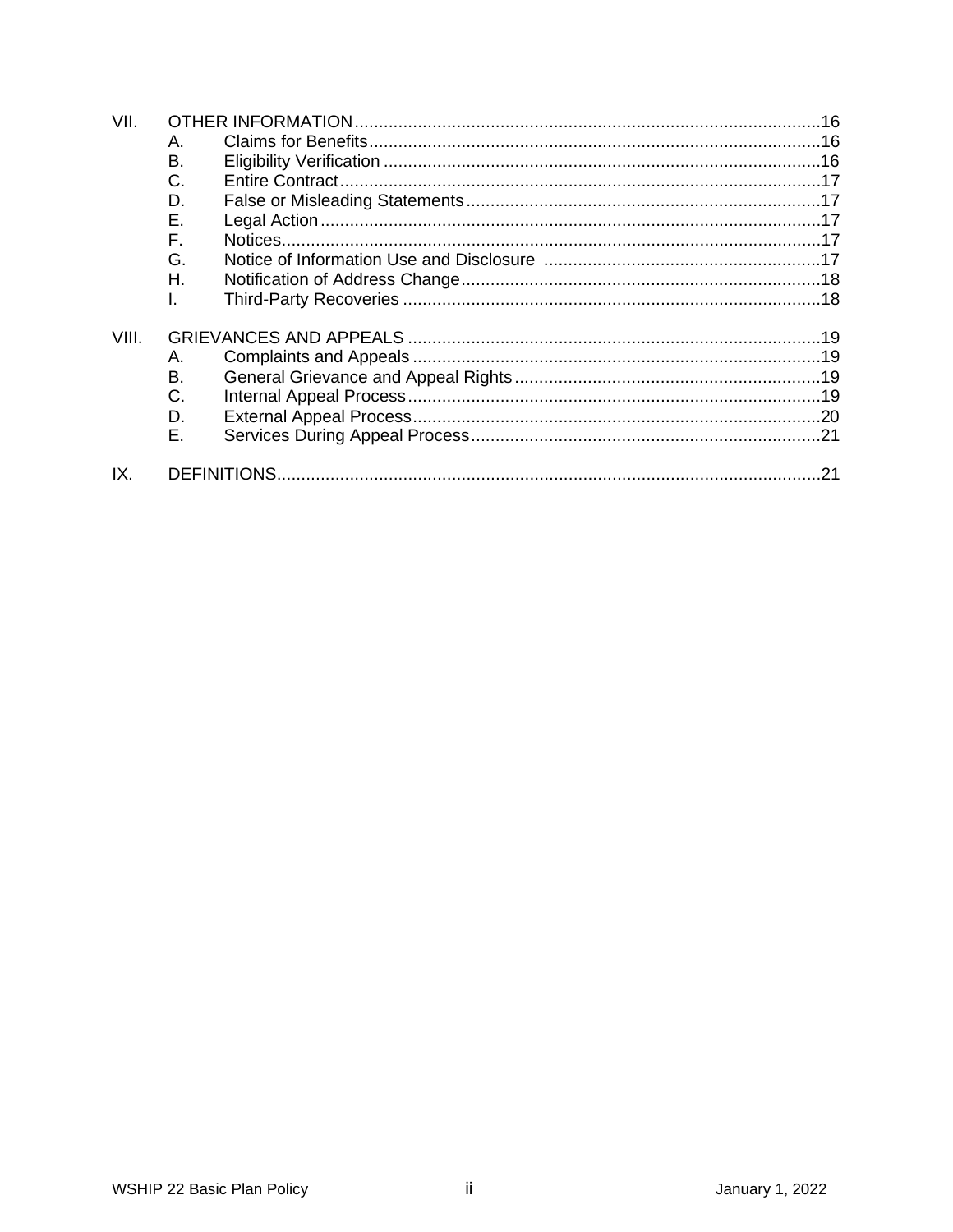## **I. INTRODUCTION**

- **A. Basic Plan.** This Policy's benefits supplement Your existing Medicare Parts A and B benefits, as well as provide additional benefits for some services not covered by Medicare. This Policy provides no Prescription Drug coverage except for secondary coverage of drugs covered by Medicare Part B. This Policy does not, however, qualify as a Medicare Supplement Policy and is not subject to the requirements of the Omnibus Budget Reconciliation Act of 1990 (OBRA 90) or any Washington State law enacted to implement OBRA 90.
- **B. Defined Terms.** Capitalized terms in this Policy have the meanings set forth in Section IX, Definitions.
- **C. Eligibility.** To be eligible for coverage under this Policy, You must (1) have been enrolled under Our Basic or Basic Plus policy immediately preceding enrollment under this Policy, (2) be enrolled in both Part A and Part B of Medicare, and (3) meet the eligibility requirements under Washington State law. These requirements include that You are a resident of Washington State; You (or Your covered parent) provide evidence of rejection for medical reasons, a requirement of restrictive riders, an uprated premium, or a pre-existing conditions limitation on a Medicare supplemental insurance policy; and You do not have access to a reasonable choice of comprehensive Medicare Part C plans (Advantage Plans).
- **D. Please Read—10-Day Right to Examine Policy.** If You are not satisfied with this Policy, You may return it to Us within 10 days of Your receipt of the Policy. If You timely return the Policy, We will refund Your premium and this Policy will be void, retroactive to the Policy effective date.
- **E. Administrator of the Policy.** The Administrator processes claims and administers most services on Our behalf (except for Prescription Drug services which are administered by Our Pharmacy Benefit Manager). If You have any questions about a medical claim or other items such as premiums, coverage or cost-sharing, You should contact the Administrator. If You have any questions about a Prescription Drug claim, You should contact the Pharmacy Benefit Manager.

## **II. EFFECTIVE DATE, DEPENDENTS, TERMINATION AND POLICY REPLACEMENT OR DISCONTINUATION**

- **A. Policy Effective Date.** This Policy will become effective and coverage begins at 12:01 a.m. Pacific Time on the first day of the month following Our approval of Your application, provided that Your completed application and required premium payment are received by the Administrator by the last day of the month preceding the effective date of Your Policy. Under limited circumstances and after obtaining the written approval of the Administrator, You may have an earlier or later effective date.
- **B. Dependent Children.** Coverage for Your Dependent Children is available under a separate Policy offered by Us. You may obtain coverage for Dependent Children at the time You apply for coverage or after Your coverage begins at any time a qualifying event occurs or during Our yearly open enrollment period. A qualifying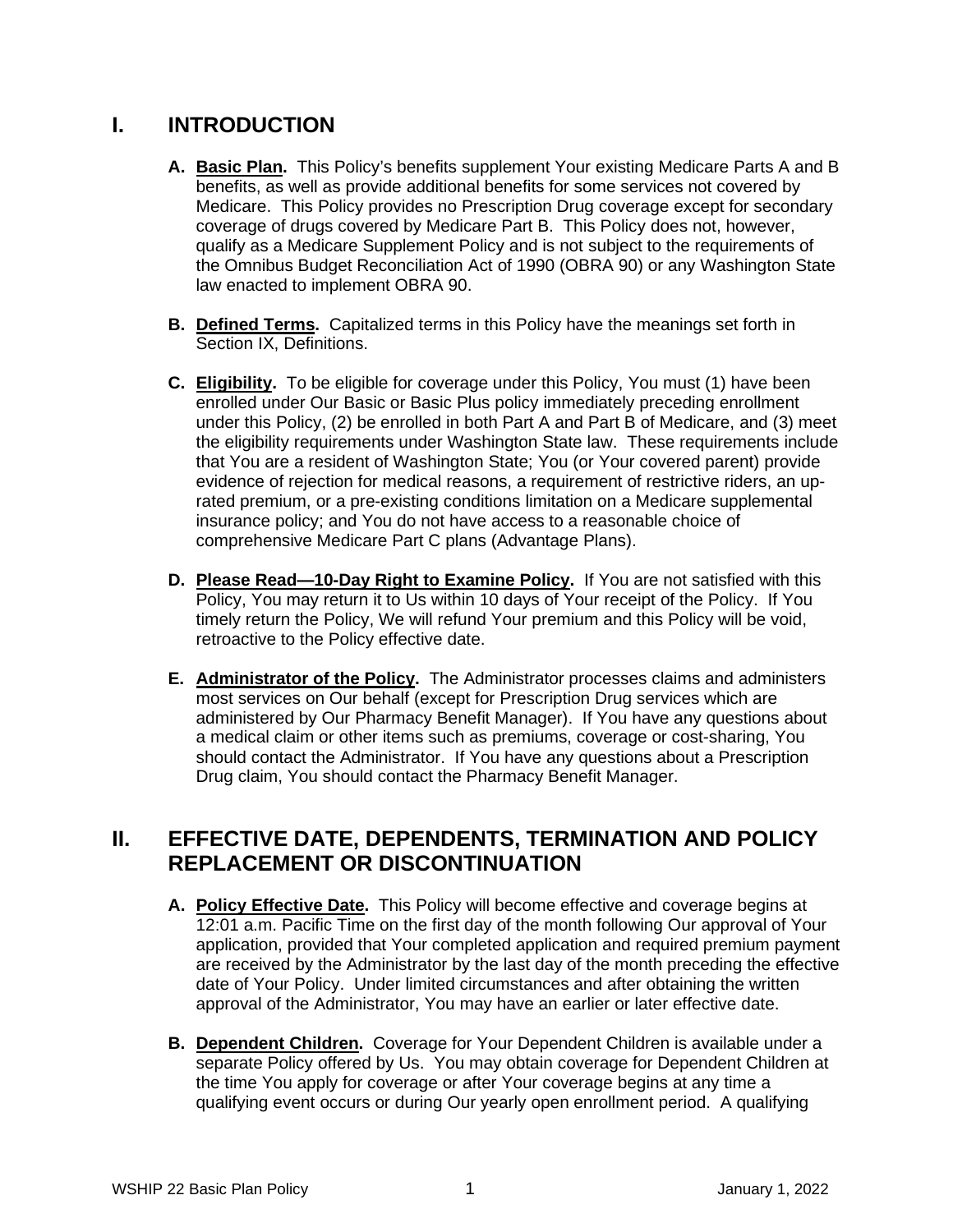event is limited to the birth or adoption of a Dependent Child or a Dependent Child's loss of health insurance coverage due to a parent's loss of such coverage. The Dependent Child must meet the eligibility requirements for coverage, and benefits are subject to payment of the applicable premium and all other provisions of the applicable Policy. Coverage will include the necessary care and Treatment of medically diagnosed congenital defects and birth abnormalities.

For a Dependent Child who lost coverage under a parent's policy, coverage will begin on the first day of the month following Our receipt of complete enrollment information and premium payment. Your newborn or adopted Dependent Child will be covered automatically for 31 days from the moment of birth for a newborn or placement in Your home for an adopted Dependent Child. Coverage after the 31st day will be under the Policy applicable to the Dependent Child and is subject to Our receipt from You within the 31-day period of (1) written notification of the birth or adoption, (2) enrollment information for the child, and (3) the applicable premium. A child is deemed adopted when the child is physically placed, for the purpose of adoption under the laws of the state, in Your custody and You assume financial responsibility for the medical expenses of the child. Evidence of adoption will be required as a condition of enrollment of the child.

The Dependent Child's coverage will terminate upon attainment of age 26, except that coverage may be continued beyond age 26 while the Dependent Child is:

- 1. Incapable of self-sustaining employment by reason of developmental disability or physical handicap; and
- 2. Chiefly dependent upon You for support and maintenance, provided that proof of such incapacity and dependence is furnished to Us within 31 days of the Dependent Child's 26th birthday.

We may require proof of continuing incapacity and dependence from time to time, but not more often than annually after the two-year period following the Dependent Child's 26th birthday.

If You die during the Policy period and You have Dependent Children covered under one of Our policies, those Dependent Children may elect, if such election is done in writing within 30 days of the date of Your death, to continue coverage under one of Our policies.

- **C. Termination of Coverage.** Coverage under this Policy will continue until terminated as set forth below:
	- 1. **Events of Termination.** Coverage under this Policy will terminate if any of the following events occur. The termination will be effective as of 11:59 p.m. Pacific Time on the date the event occurs unless a different date is specifically identified below.
		- a. You send written notice of termination to the Administrator. Termination will be effective on the date that the Administrator receives the notice, unless a future date is requested;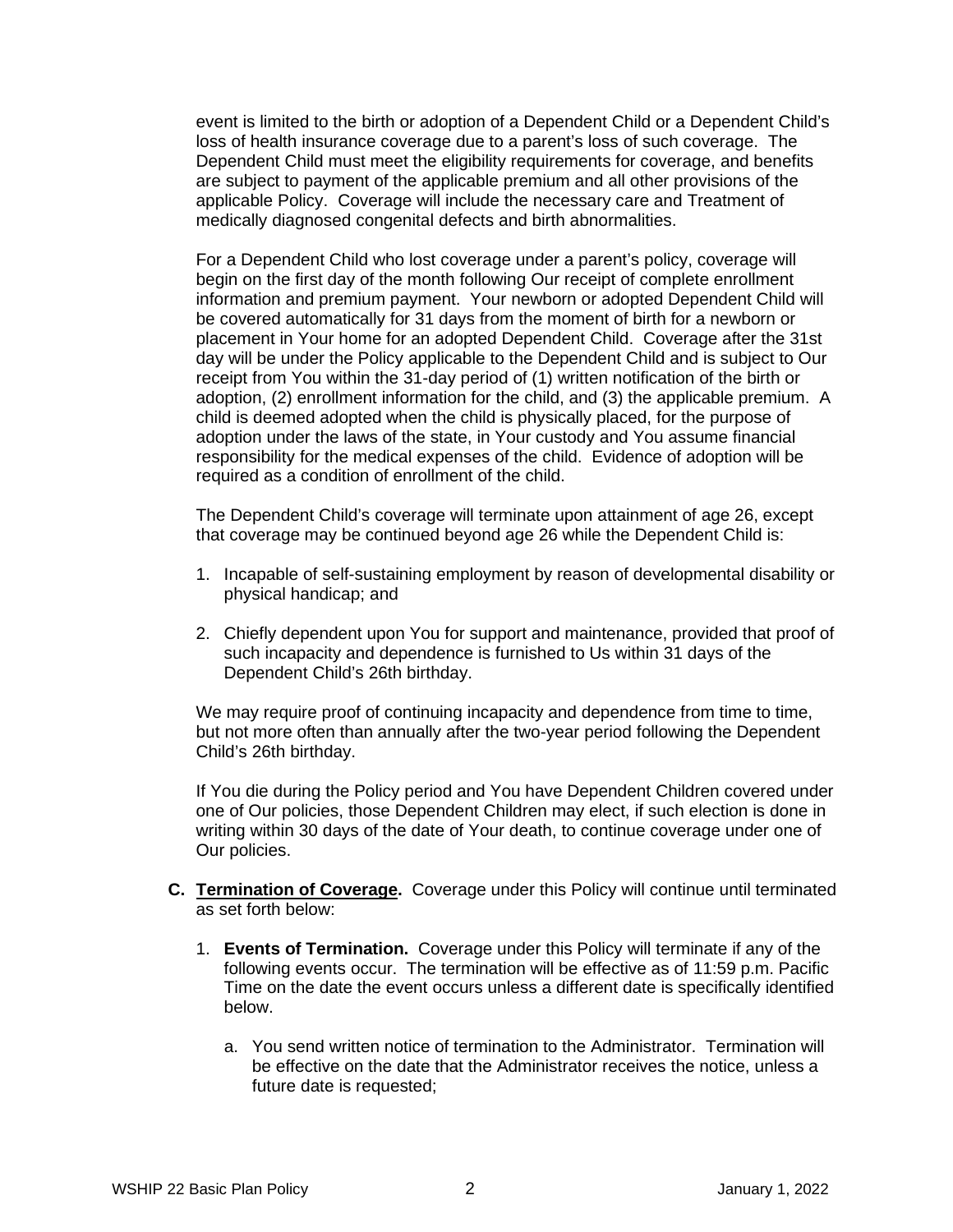- b. You fail to pay the applicable premium within the 31-day grace period. Termination will be effective on the last day of the period for which Your premium was paid;
- c. You are no longer a Washington State Resident;
- d. The last date upon which You are enrolled in both Parts A and B of Medicare;
- e. You became eligible for Medicaid after June 30, 2008;
- f. You fail to respond within 30 days to Our inquiry about Your eligibility or place of residence; or
- g. You commit a material fraudulent act upon or against Us.
- 2. **Services After Termination.** If You are receiving Covered Services as a registered inpatient in a Hospital, Skilled Nursing Facility (SNF) or other covered facility on the date of termination, You will continue to be eligible for Covered Services while You are an inpatient for the condition for which You were hospitalized or confined, until one of the following events occurs:
	- a. We determine that it is no longer Medically Necessary for You to be an inpatient at the facility;
	- b. You are no longer enrolled in both Medicare Parts A and B;
	- c. The benefits available under this Policy for hospitalization or confinement are exhausted, regardless of whether a new Calendar Year begins;
	- d. You become covered under another policy that provides benefits for the hospitalization or confinement; or
	- e. You become enrolled under an agreement with another carrier that would provide benefits for the hospitalization or confinement if this Policy did not exist.

This provision will not apply if You are covered under another policy that provides benefits for the hospitalization or confinement at the time coverage would terminate. You are responsible for payment of all charges for services and items provided after the effective date of termination, except those services covered above.

**D. Reinstatement.** We will not reinstate this Policy if it terminates due to nonpayment of premium. If You mail or deliver a premium to Us after the 31-day grace period, We will return it to You as soon as We determine that the premium is late. No agent is authorized by Us to accept a late premium.

You may re-apply for coverage under the Policy if You again become eligible, provided at least 12 months have elapsed since the old Policy terminated or You can show continuous other coverage which has been involuntarily terminated for any reason other than nonpayment of premiums.

- **E. Continuity of Coverage: Replacement or Discontinuation.** This Policy may be replaced or discontinued by Us as follows:
	- 1. **Replacement.** We may replace this Policy by offering You a replacement policy which includes all of the services covered under this Policy and which does not limit access to the services covered in the replacement policy through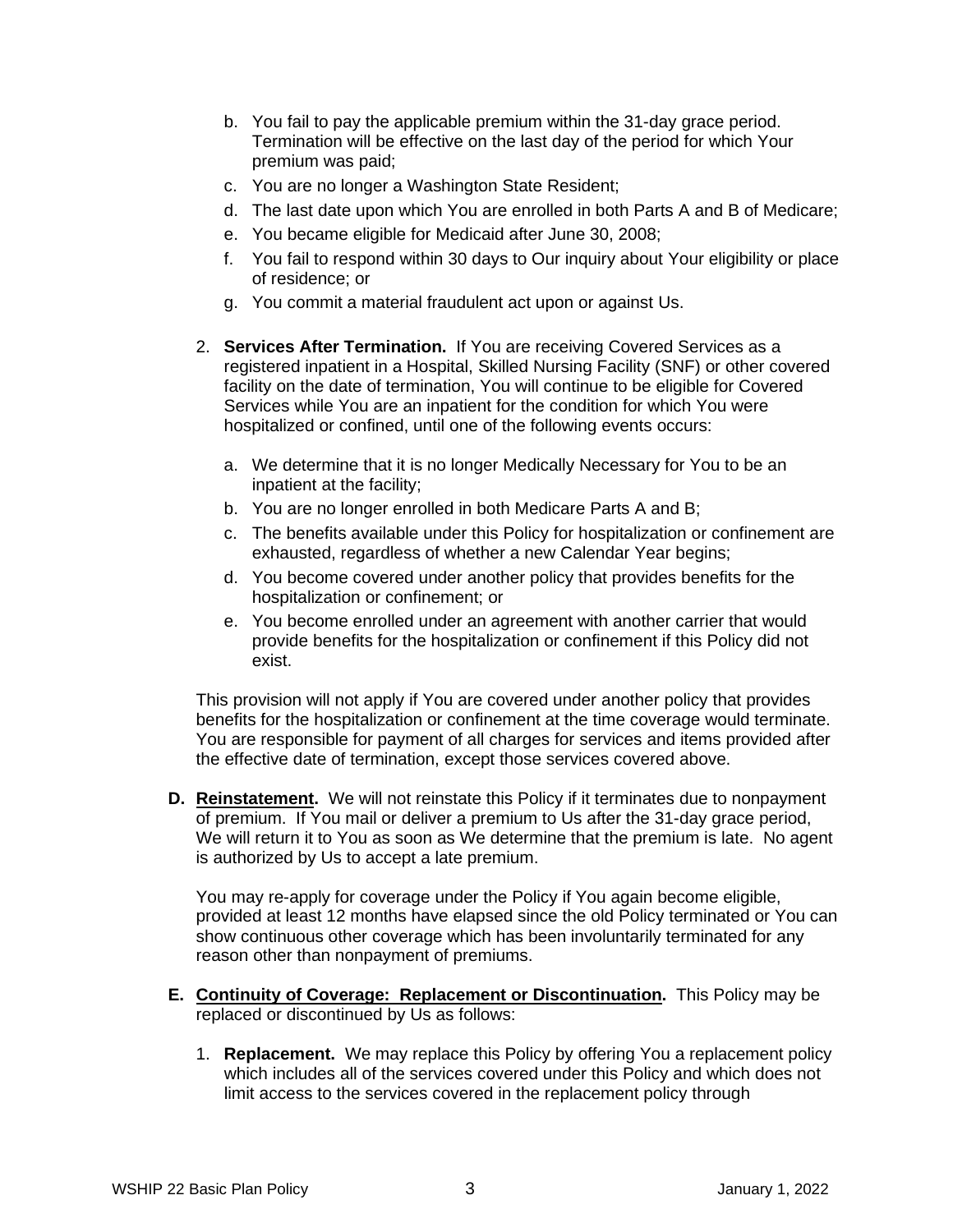unreasonable cost-sharing requirements or otherwise. We will also offer You the unrestricted right to transfer to a fully comparable plan offered by WSHIP and for which You are otherwise eligible.

2. **Discontinuation.** We may discontinue this Policy after providing You with notice 90 days prior to the date of discontinuation of this Policy. In this event, We will also offer You the option to enroll in any other plan offered by WSHIP and for which You are otherwise eligible. In offering You the option to enroll in other plans, We will act uniformly without regard to health status-related factors of You and other individuals who are or become eligible for the coverage We offer.

## **III. BENEFITS**

This section of the Policy describes the specific benefits this Policy provides. Benefits are available only for the services described below and are subject to applicable coinsurance, copays, limitations, exclusions and all other provisions of this Policy.

- **A. Conditions for Payment of Benefits.** We provide benefits for a Covered Service, up to the Allowed Amount, only if it is:
	- 1. Received while You are insured under this Policy;
	- 2. Ordered by and under the direct supervision of a Physician;
	- 3. Medically Necessary as determined by Us; and
	- 4. Not excluded or beyond the limitations or benefit maximums of this Policy.
- **B. Covered Services and Limitations.** The following are Covered Services under the Policy:
	- 1. **Acupuncture.** Acupuncture services performed by an individual acting within the scope of his or her license that are Medically Necessary to relieve pain, induce surgical anesthesia or treat a covered Illness.

Benefits for acupuncture are limited to 12 visits per Calendar Year.

- 2. **Ambulance.** When necessary because of Your medical condition, licensed ambulance services for transportation to the nearest Hospital or SNF qualified to treat Your Illness.
- 3. **Blood Products and Services.** Blood and blood derivatives.
- 4. **Breast Reconstruction Following Mastectomy.** Reconstructive surgery of the breast on which the mastectomy has been performed and all stages of reconstructive breast reduction of the non-diseased breast to equal the size of the diseased breast following surgery due to a mastectomy. Treatment of the physical complications of all stages of mastectomy, including lymphedemas, are also Covered Services.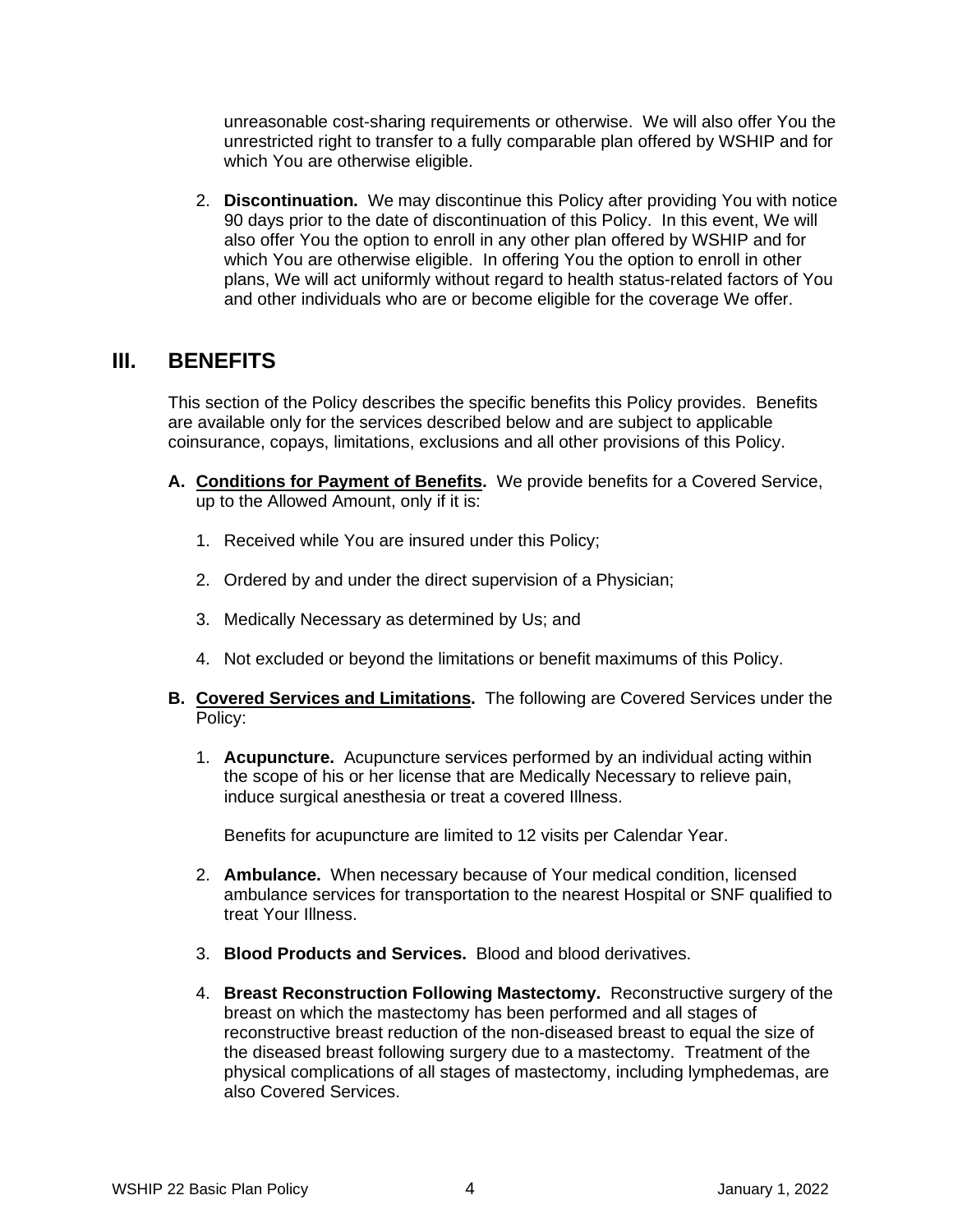5. **Chemical Dependency.** Services for alcohol, drug, or chemical dependency or abuse are Covered Services when provided by a state-certified chemical dependency program approved under chapter 70.96A Revised Code of Washington (RCW), or by a Physician, psychologist, or community mental health professional, or, at the direction of a Physician, by other qualified licensed health care practitioners.

Benefits for Treatment of chemical dependency are limited as follows:

- a. The maximum number of days for inpatient care is limited to 30 days each Calendar Year; and
- b. The maximum number of visits for outpatient care is limited to 28 visits each Calendar Year.

Benefits for Medically Necessary detoxification services are covered under this benefit unless they are rendered in an emergency room setting in which case the detoxification services will be covered under Section III.B, Emergency Room Services. Hospital Inpatient benefits do not accrue toward the chemical dependency treatment benefit maximum above.

- 6. **Congenital Defects and Birth Abnormalities.** Necessary care and Treatment of medically diagnosed congenital defects and birth abnormalities.
- 7. **Diabetes Education Program.** A diabetes patient education program that is provided by a Health Care Provider. You must be enrolled in the diabetes education program, and it must be certified by the American Association of Diabetes Educators.

Benefits for diabetes education programs are paid at 100%.

- 8. **Diagnostic Services.** Diagnostic laboratory, pathology, imaging and scans such as x-rays and electrocardiograms (EKGs).
- 9. **Emergency Room Services.** Emergency room facility services, including related services and supplies such as surgical dressings and drugs, furnished by and used in the emergency room.Also covered under this benefit are Medically Necessary emergency room detoxification services.
- 10. **Home Health Care.** The following items and services are covered home health care services when ordered by a Physician and furnished (1) in a private home, (2) by a Home Health Agency, and (3) in accordance with a Home Health Care Plan. Home health care services include:
	- a. Nursing care provided on a part-time (less than an eight-hour shift) or intermittent basis by a registered nurse (RN) or a licensed practical nurse (LPN);
	- b. Physical, occupational, respiratory or speech therapy provided by a licensed therapist; and
	- c. Limited home health aide services provided under the supervision of an RN.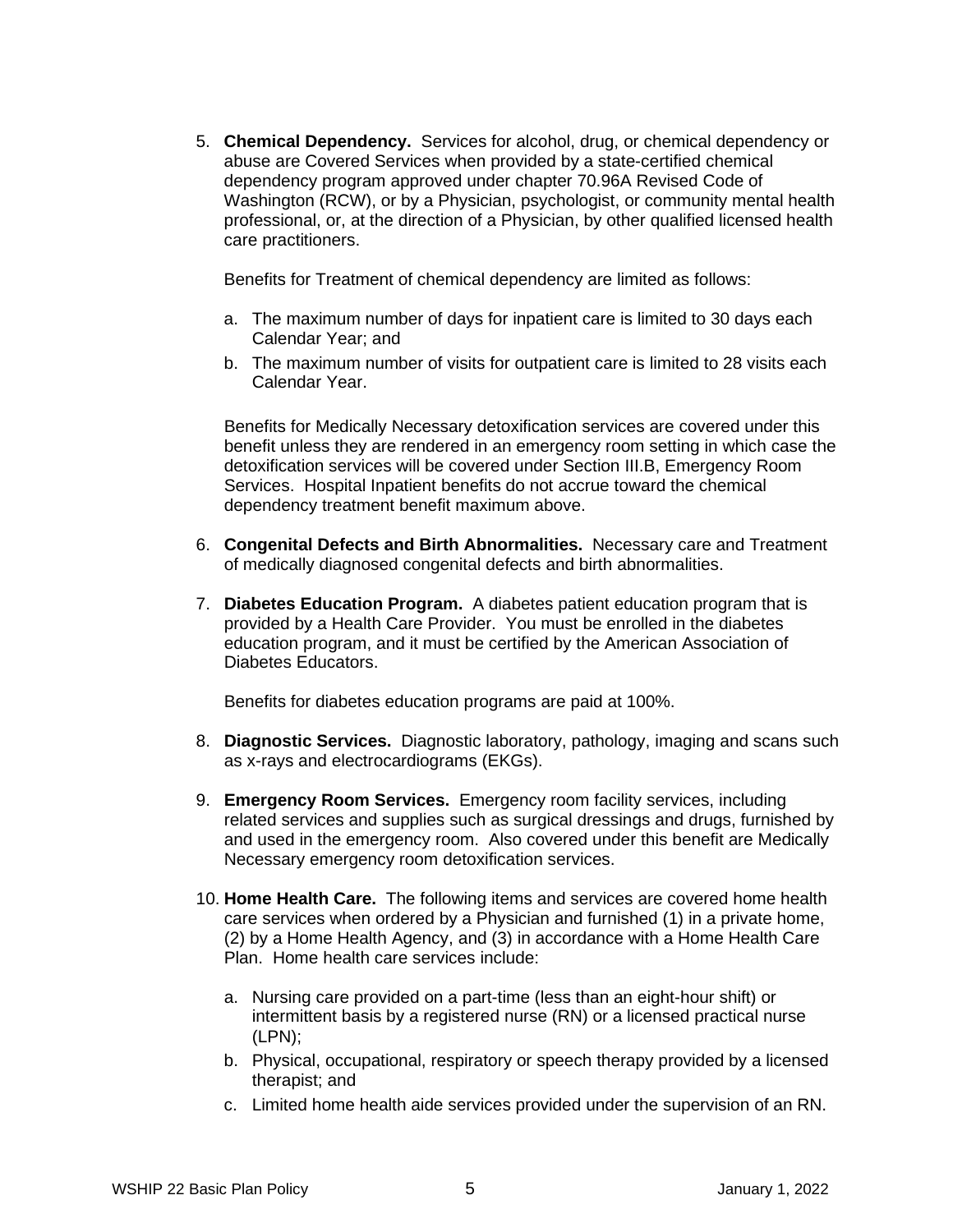Home health care services are covered only if You are unable to leave home due to Illness. (Unwillingness to travel or arrange for transportation does not constitute an inability to leave home.)

One home health care visit will consist of:

- a. One visit for the services listed under subsections (a) and (b) above; or
- b. Up to four consecutive hours for the home health aide services shown under subsection (c) above.

Benefits for home health care are limited to 130 visits per Calendar Year. Home health care provided as an alternative to inpatient Hospital care, as determined by Us, is not subject to this limit.

Home health care excludes Custodial Care and maintenance care, private duty and continuous nursing care, housekeeping and meal service, any care provided by or for a member of Your family, and any other services that are not listed above.

11. **Hospice Care.** Hospice Care services received in lieu of curative Treatment for a terminal Illness during the period of time that You are participating in a Hospice Care program.

Benefits for Hospice Care are limited to:

- a. Those services provided under a coordinated, interdisciplinary program provided by a licensed Hospice Care agency; and
- b. Respite care up to a maximum of \$7,500 per Calendar Year to relieve anyone who cares for You when You are participating in a Hospice Care program.

Inpatient hospice services and supplies shall be covered in accordance with Section III.B, Hospital Inpatient.

Hospice Care excludes all services not specifically listed above and does not include bereavement therapy or counseling, financial or legal counseling services, housekeeping or meal services, custodial or maintenance care, or any services provided by members of Your family.

- 12. **Hospital Inpatient.** Room and board at the semiprivate room rate of the Hospital, or the Hospital's most common private room rate if a private room is Medically Necessary, and other Hospital services and supplies that are furnished to You as an inpatient.
- 13. **Hospital Outpatient.** Hospital Medical Services and supplies furnished on an outpatient basis.
- 14. **Infusion Therapy.** Outpatient professional services, supplies, drugs and solutions required for infusion therapy (also known as intravenous therapy).This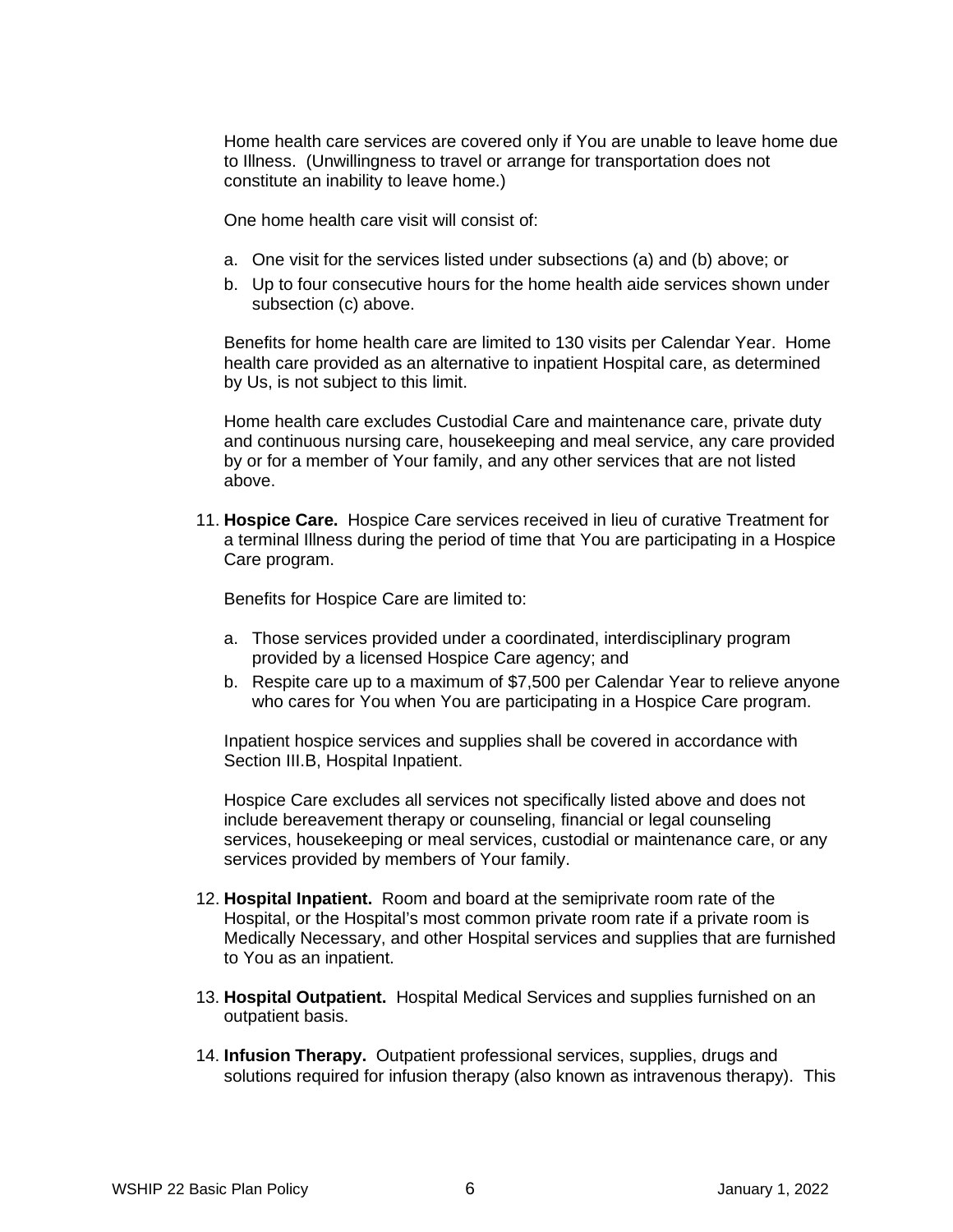benefit does not cover over-the-counter drugs, solutions and nutritional supplements.

15. **Mammography.** Routine or diagnostic mammography for a woman that is ordered by a Physician, an advanced registered nurse practitioner (ARNP), or a physician's assistant.

Benefits for mammography are paid at 100%.

16. **Massage Therapy.** Services of a licensed massage practitioner (LMP) when prescribed by a Physician.

Benefits for massage therapy are limited to 12 visits per Calendar Year.

- 17. **Maternity Services.** Maternity services are Covered Services. For covered prenatal, maternity and newborn care, Your attending Health Care Provider in consultation with You makes the following decisions:
	- a. Length of inpatient stay;
	- b. Inpatient post-delivery care; and
	- c. Follow-up care to include type and location, which may include Home Health Agency services and RN services.

### 18. **Medical Supplies and Equipment.**

- a. Medical equipment, services or supplies that require a Physician's order and which are Medically Necessary and consistent with the diagnosis, Treatment and condition.
- b. Purchase (or rental up to the purchase price) of Durable Medical Equipment used for therapeutic purposes with no personal use in the absence of the condition for which it is prescribed, but only if it:
	- (1) Is approved by Us in advance through Our Medical Necessity review process described in Section VI.A, Medical Necessity Review;
	- (2) Is prescribed by Your attending Physician; and
	- (3) Is used to serve a medical purpose other than for transportation, comfort or convenience;
- c. Initial internal breast prostheses following mastectomy;
- d. Braces, crutches and prostheses (except dental prostheses) needed because of Illness that begins while covered by the Policy;
- e. Up to four post-mastectomy bras and sleeves per Calendar Year. A postmastectomy bra is a bra that is specifically designed and intended to support single or bilateral breast prostheses;
- f. Colostomy bags and related supplies;
- g. Catheters;
- h. Blood glucose monitors, insulin pumps and accessories to pumps, insulin infusion devices, and syringes and needles for insulin and allergy injections; and
- i. Oxygen.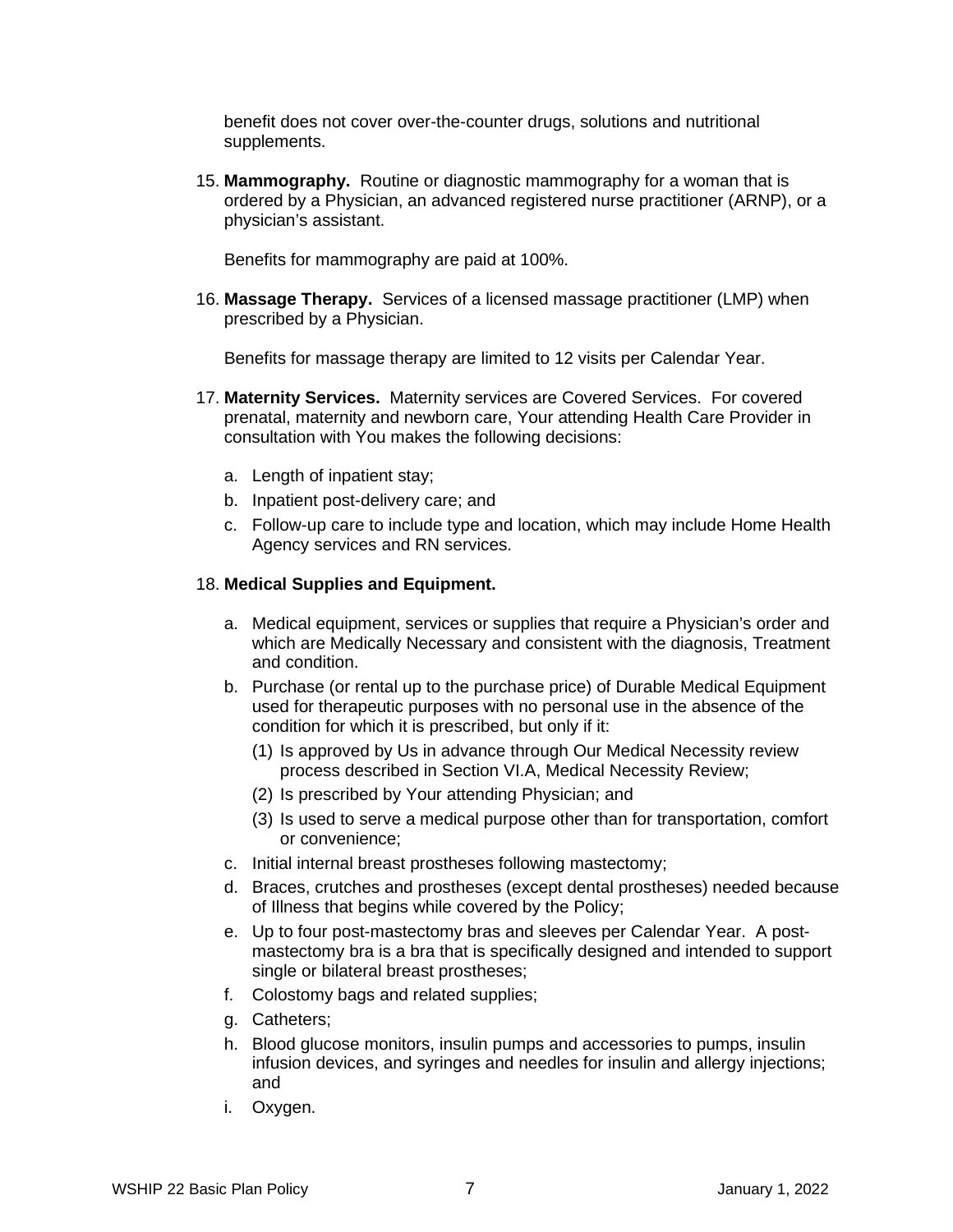- 19. **Medical Therapy.** Chemotherapy, radioisotope, radiation and nuclear medicine therapy.
- 20. **Mental Health Care.** Covered mental health services include outpatient and inpatient services provided to treat mental disorders covered by the diagnostic categories listed in the most current version of the Diagnostic and Statistical Manual of Mental Disorders published by the American Psychiatric Association. Services must be provided by a Hospital, Washington State licensed community mental health agency, Physician, or psychologist. Covered services may also be furnished by a state Hospital that is operated and maintained by the State of Washington for the care of the mentally ill.
- 21. **Nutritional Therapy.** Outpatient nutritional therapy services.
- 22. **Oral Surgery.** The following forms of oral surgery:
	- a. Oral surgery related to fractures of facial bones;
	- b. Excisions of mandibular joints;
	- c. Excisions of lesions of the mouth, lip or tongue;
	- d. Excisions of tumors or cysts;
	- e. Incision of accessory sinuses, mouth, salivary glands or ducts;
	- f. Dislocation of the jaw;
	- g. Plastic reconstruction or repair of traumatic injuries occurring while covered under the Policy; and
	- h. Excision of impacted wisdom teeth.
- 23. **Outpatient Surgery.** Surgical services and supplies furnished on an outpatient basis.
- 24. **Prescription Drugs, Contraceptive Devices, Antigens and Allergy Vaccines.** This Policy only covers Prescription Drugs that are covered under Parts A or B of Medicare.

Information about Our mail order pharmacy and a list of Network Pharmacies is available on Our website at [www.wship.org.](http://www.wship.org/) You may also request this information by calling Our Pharmacy Benefit Manager at 1-800-859-8810. All Prescription Drugs and pharmacy services must be obtained from a Network Pharmacy or through Our mail order pharmacy except for:

- a. Prescription Drugs dispensed by a Health Care Provider when related to Emergency services; and
- b. Prescription Drugs dispensed by a non-Network Pharmacy when a Network Pharmacy is not available within a 30-mile radius of Your home or prescribing Health Care Provider.
- 25. **Preventive Health Care.** Preventive health care services up to the maximum benefit of \$500 per Calendar Year. This benefit covers routine physical exams, well-child exams and immunizations. Routine or preventive diagnostic services

.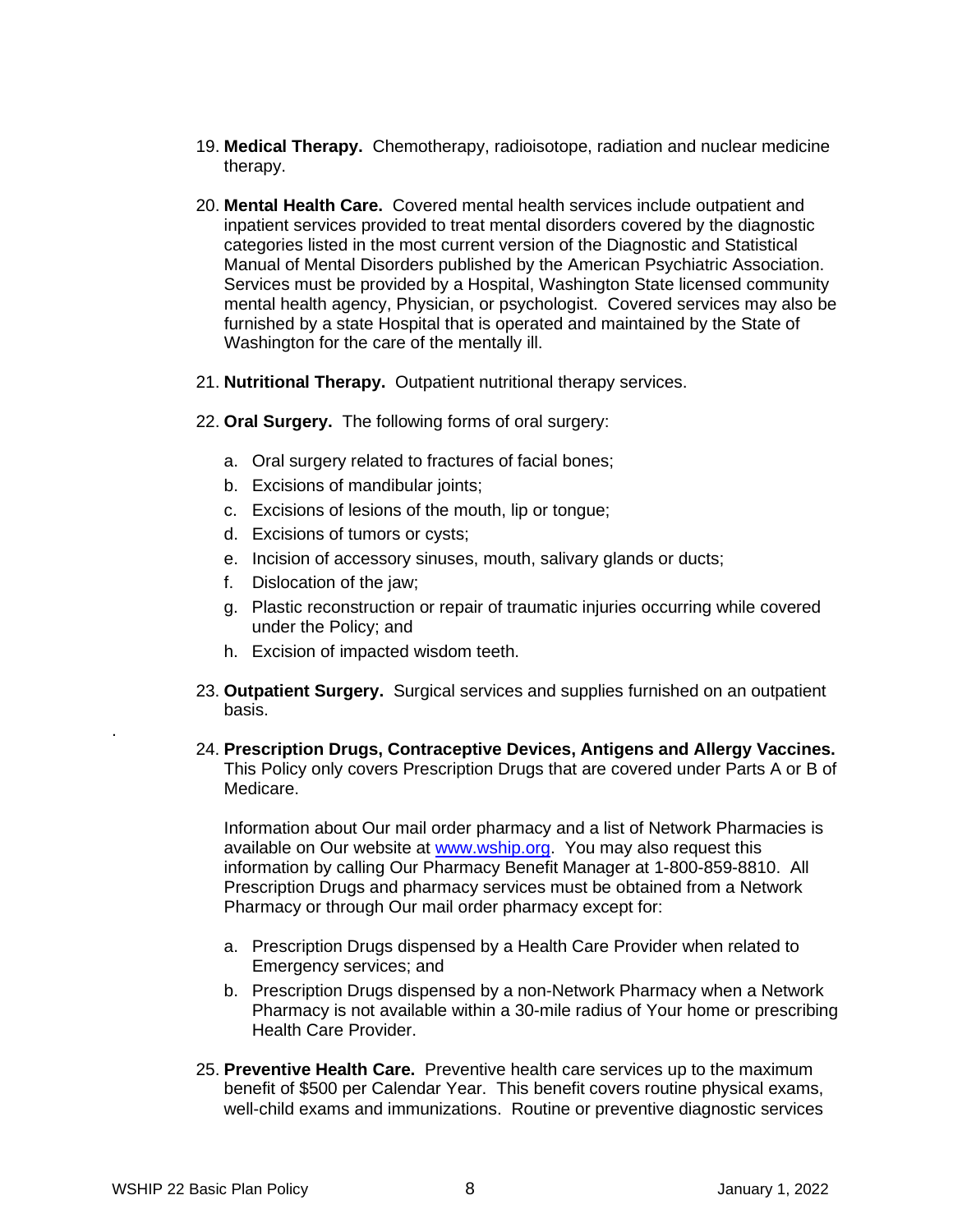are covered under the Diagnostic Services benefit and routine or diagnostic mammography is covered under the Mammography benefit.

- 26. **Professional Services.** Professional services, including surgical services and anesthesia services, for the Treatment of Illness that are rendered by a Health Care Provider or at a Health Care Provider's direction. Professional Services do not include professional dental services, except as specifically provided under the Oral Surgery benefit in Section III.B.
- 27. **Rehabilitation Therapy Services.** The services of a registered physical therapist, certified speech pathologist or speech therapist (for the purpose of restoring lost speech function), licensed occupational therapist, and licensed respiratory therapist. Services must be provided within a Treatment plan prescribed by Your Physician to help restore or improve a function that was lost due to accidental injury or illness.

Rehabilitation therapy services for children under age seven with neurodevelopmental disabilities with documentation from the attending Physician that such care is necessary to prevent further deterioration of the neurodevelopmental disability are Covered Services.

Maintenance care and therapy for learning and education disabilities or difficulty are not Covered Services.

28. **Skilled Nursing Facility (SNF).** Room and board at an SNF's lowest semiprivate room rate and the services and supplies that are furnished for medical care therein.

Any SNF confinement is covered only if it is in lieu of Medically Necessary confinement in a Hospital under the supervision of a doctor of medicine or osteopathy (MD or DO).

Benefits for an SNF are limited to 100 days of confinement per Calendar Year.

- 29. **Spinal and Other Manipulative Treatment.** Spinal and other manipulations to treat a covered Illness, injury or condition.
- 30. **Sterilization.** Sterilization is a Covered Service. Reversal of sterilization is not a Covered Service.
- 31. **Tobacco Cessation.** When provided through a WSHIP-Designated Network Provider, services related to tobacco cessation are covered, limited to Participation in a WSHIP-designated program.
- 32. **Temporomandibular Joint (TMJ) Disorders or Myofascial Pain Dysfunction (MPD).** Medical services and supplies for Treatment of TMJ disorders or MPD.

This benefit is subject to a \$1,000 lifetime maximum as set forth in Section IV.B, Lifetime Maximum Benefits.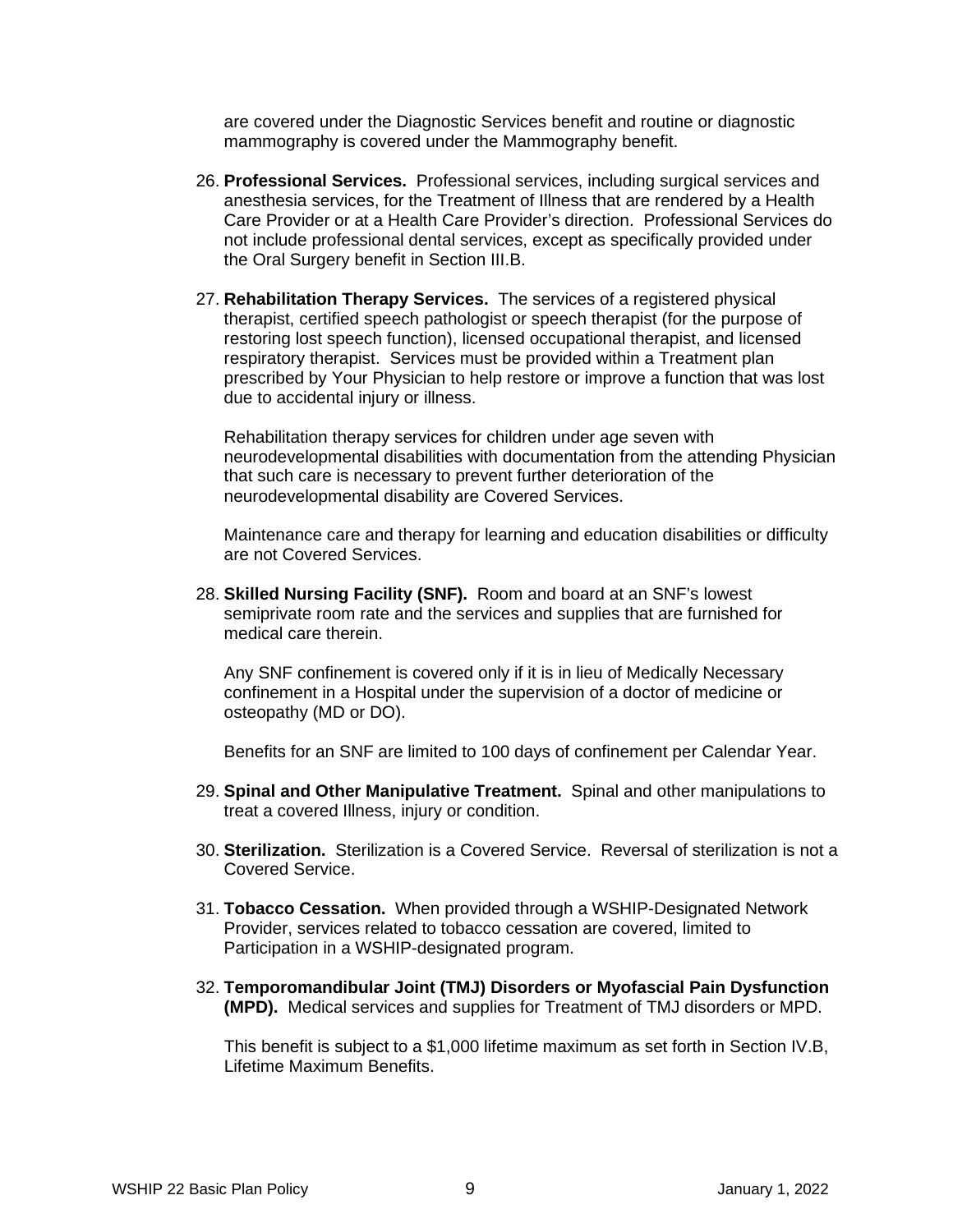33. **Transplant Surgery and Related Expense Benefits.** Solid organ transplants and bone marrow/stem cell reinfusion procedures which meet Our criteria for coverage, and related expenses which We have determined, in advance, to be Medically Necessary are Covered Services subject to all applicable limitations and exceptions set forth in Section IV.B, Lifetime Maximum Benefits. Transplant services must be obtained from a Network Provider. Should covered transplant services not be available from any Network Provider, such services performed by a non-Network Provider will be covered as if they had been obtained from a Network Provider if You have obtained prior authorization from Us.

If You have transplant surgery for which benefits are payable under this Policy, the acquisition costs, including removal and evaluation of the donor organ, bone marrow or stem cells, testing and typing expenses, and donor Physician visits related to the transplant, are Covered Services.

This benefit is subject to a \$350,000 lifetime maximum as set forth in Section IV. B, Lifetime Maximum Benefits.

Cornea transplantation, skin grafts, and the transplant of blood or blood derivatives (except for bone marrow or stem cells) are not considered "transplant" services and are covered on the same basis as other Medical Services.

#### 34. **Limited Coverage for Investigational and Experimental Services.**

Investigational and Experimental services are covered only under certain limited circumstances. Your participation in a clinical trial which is researching an emerging technology that has been deemed Investigational by WSHIP may be eligible for coverage when all of the following criteria are met:

- a. The technology must be a Treatment for a condition that is life-threatening and that has a poor prognosis with the most effective available Treatment. A condition is considered to be life-threatening if it has a substantial probability of causing premature death within the immediate foreseeable future.
- b. The technology must be therapeutic, used to directly improve health outcomes, and not for diagnosis or supportive care.
- c. Your request must be to participate in a phase II or phase III clinical trial.
- d. The clinical trial must be conducted under a written research protocol with Institutional Review Board approval.
- e. The clinical trial must be approved by a national body, such as the National Institutes of Health, the National Cancer Center Institute, or the FDA.
- f. The technology must have approval from the appropriate government regulatory bodies, if applicable:
	- 1. Devices must be FDA-approved via one of the following processes:
		- a. PMA (Premarket Approval)
		- b. 510(k)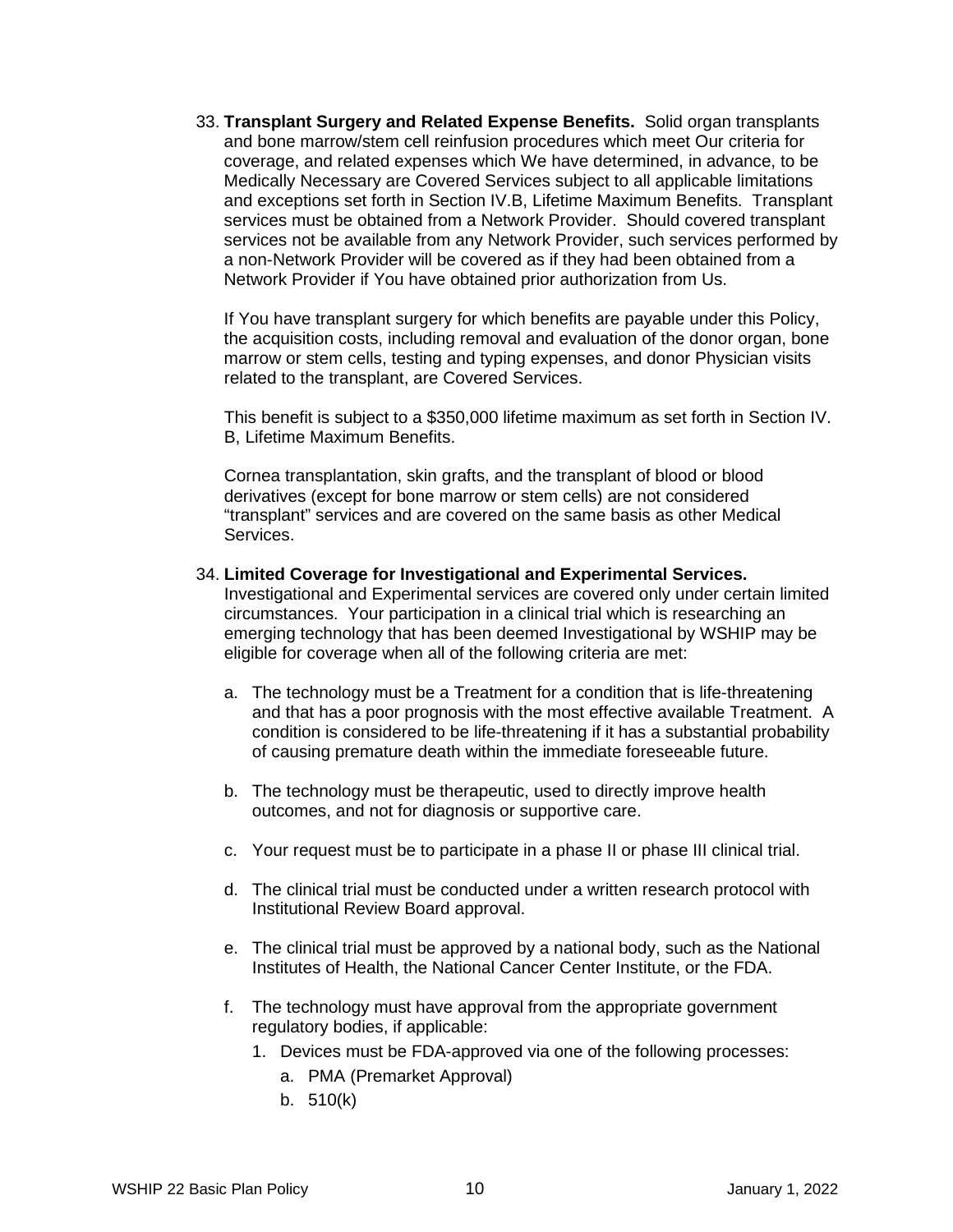- c. HDE (Humanitarian Device Exemption)
- 2. Drugs must have one of the following:
	- a. Final FDA approval for marketing for at least one indication via the NDA (New Drug Application) process
	- b. IND (Investigational New Drug) approval
- g. You must be enrolled in the clinical trial at the time of Treatment for which You are requesting coverage.
- h. Routine costs of a clinical trial eligible for coverage, either in the experimental or control arm, include:
	- 1. Items or services that are typically provided absent a clinical trial (e.g., conventional care);
	- 2. Items or services required solely for the provision of the Investigational item or service being studied, the clinically appropriate monitoring of the effects of the item or service, or the prevention of complications; and
	- 3. Items or services needed for reasonable and necessary care arising from the provision of an Investigational item or service—in particular, for the diagnosis or Treatment of complications.
- i. Investigational costs not eligible for coverage include:
	- 1. The Investigational item or service *itself*, unless otherwise covered outside of the clinical trial;
	- 2. Items and services provided solely to satisfy data collection and analysis needs and that are not used in the direct clinical management of the patient (e.g., monthly CT scans for a condition usually requiring only a single scan); and
	- 3. Items and services customarily provided by the research sponsors free of charge for any enrollee in the trial.

Services provided in a trial that are approved for coverage will have benefits provided as specified in the appropriate benefit category that would ordinarily be assigned. Services provided in a clinical trial that are fully funded by another source may not be covered by Your WSHIP Policy.

A Medical Necessity review to confirm coverage of Experimental or Investigational Treatment prior to beginning Treatment is highly advisable.

## **IV. EXCLUSIONS AND LIMITATIONS**

### **A. Pre-Existing Condition.**

1. **Pre-Existing Condition Limitation.** The benefits of this Policy are not payable for any pre-existing condition for the first six months following the Policy effective date. A pre-existing condition is an Illness for which medical advice was given, for which a Health Care Provider recommended or provided Treatment, or for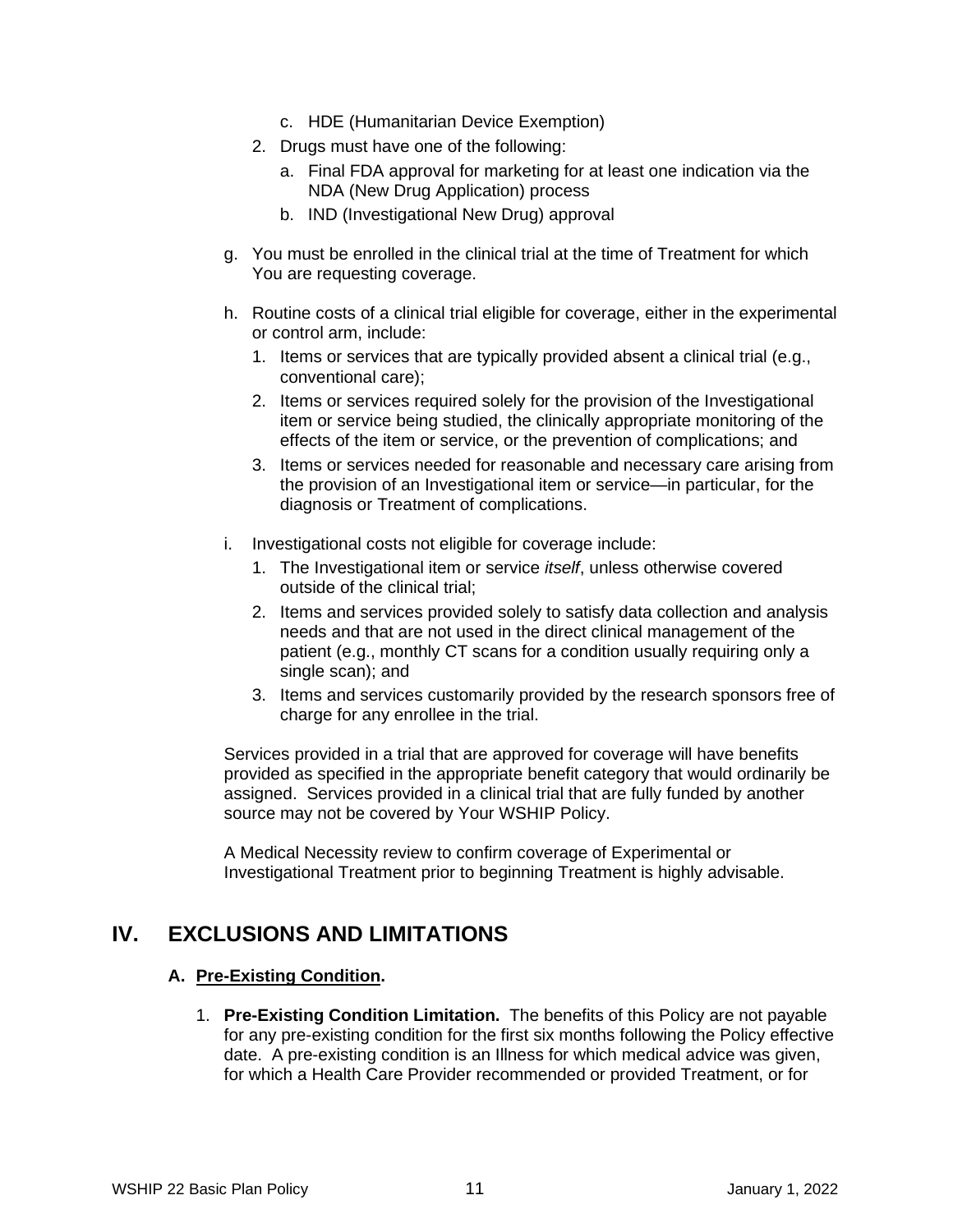which a prudent layperson would have sought advice or Treatment, within six months before the Policy effective date.

The pre-existing condition limitation does not apply to prenatal care services or benefits for outpatient prescription drugs. Delivery and postnatal care are subject to the pre-existing condition limitation.

2. **Waiver or Credit of the Pre-existing Condition Waiting Period.** The preexisting condition wait time will be waived or credited, up to the amount of time that You were covered under a previous medical plan, if You meet the following requirements: The previous coverage must not have been terminated more than 63 days before the date You applied for coverage under this Policy or, if You applied as a result of rejection by a carrier, 63 days before You applied to the carrier. The previous coverage also must not have been an individual Catastrophic Health Plan as defined by this Policy at the time of commencement of Your coverage under this Policy.

## **B. Lifetime Maximum Benefits.**

- 1. **Transplant Lifetime Maximum.** Payments made by Us under this Policy or any other policy issued to You by Us will not exceed a lifetime maximum of \$350,000 for all Covered Services related to organ, bone marrow, or stem cell transplant services. The \$350,000 transplant lifetime maximum limitation will apply from one day prior to the date of the transplant or the date of hospital admission if the entire admission is transplant related, if You receive a transplant during the course of a longer hospital stay, through 100 days after the transplant. The transplant lifetime maximum shall apply to donor-related expenses incurred at any time. Covered Services which You receive outside this 100-day period including necessary post-surgery drugs will not be counted in the transplant lifetime maximum.
- 2. **Temporomandibular Joint (TMJ) Disorders and Myofascial Pain Dysfunction (MPD) Lifetime Maximum.** Payments made by Us under this Policy or any other policy issued to You by Us will not exceed a lifetime maximum of \$1,000 for TMJ and/or MPD services.
- **C. Exclusions.** If Medicare Parts A or B provides benefits for the service You received, this Policy will reimburse the applicable Medicare deductible, coinsurance and copays. In no event will payments under this Policy duplicate any amounts payable under Medicare.

For all other services or supplies, no benefits will be paid or credit given for services or supplies that are not Covered Services or that exceed the Allowed Amount. No payment will be made or credit given for any services, supplies or drugs relating to the following:

- 1. **Cosmetic and Reconstructive.** Cosmetic or reconstructive services or plastic surgery except:
	- a. As provided in Section III.B, Breast Reconstruction Following Mastectomy;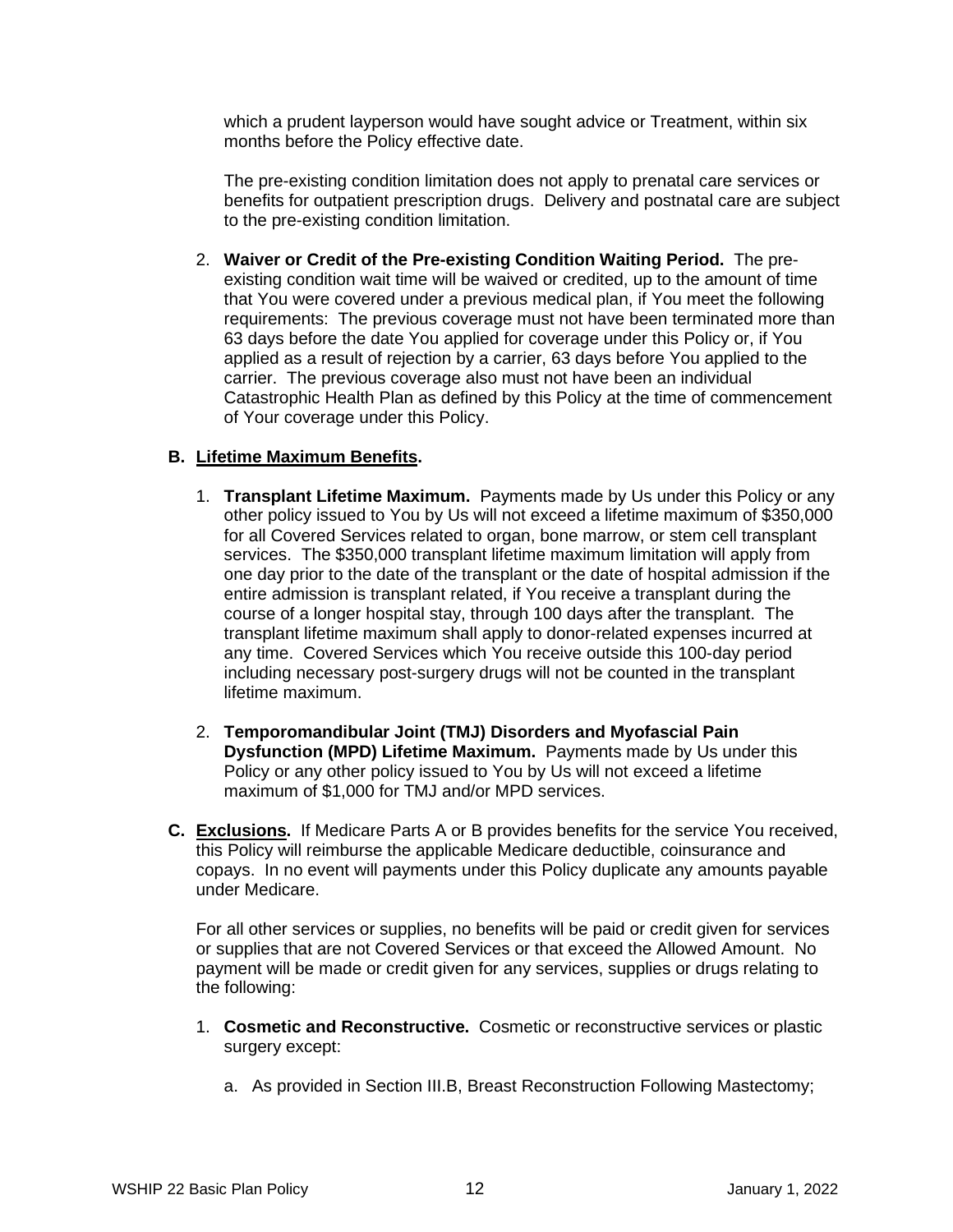- b. Treatment of congenital defects or birth abnormalities for function repair or restoration of any body part when necessary to achieve normal body functioning; or
- c. Reconstructive surgery when incidental to or following surgery resulting from trauma, infection or other Illness that occurs during the coverage period.
- 2. **Counseling.** Marital, family, sexual, vocational, outreach counseling, counseling for life transition problems or job training.
- 3. **Custodial Care.** Custodial Care as defined in Section IX, Definitions.
- 4. **Dental.** Dental exams and Treatment of any kind except as provided in Section III.B, Oral Surgery.
- 5. **Education and Training.** Special education or training except diabetes education as described in Section III.B, Diabetes Education.
- 6. **Fertility.** Fertility or infertility diagnosis or enhancement and any related direct or indirect complications. Examples of excluded items are genetic testing, artificial insemination, in vitro fertilization, embryo transfer, hormone therapy related to fertility and reversal of sterilization.
- 7. **Foot Care.** Routine foot care or Treatment for fallen arches or flat feet.
- 8. **Governmental Medical Facilities.** Treatment provided by a state or federal Hospital or facility that is not a Network Provider unless payment of the charge is legally required.
- 9. **Military and War-Related Conditions; and Illegal Acts.** Treatment for an Illness caused by or related to military service or war-related acts, or Illness caused by Your commission of an illegal act.
- 10. **Not Medically Necessary.** Treatment that We determine is not Medically Necessary as defined in Section IX, Definitions.
- 11. **Obesity and Weight Control.** Treatment of obesity or weight management and any direct or indirect complications from such Treatment. This exclusion applies to all medical Treatment, surgical procedures, medication, or programs for weight reduction, even if You also have an Illness that might be helped by weight loss.
- 12. **Services for Which You Do Not Have to Pay.** Treatment for which no charge is made, no charge would have been made if this Policy were not in effect, or for which You are not legally required to pay.
- 13. **Sexual Dysfunction.** Diagnosis or Treatment of sexual dysfunction regardless of origin or cause, and any direct or indirect complications of such Treatment.
- 14. **Transportation or Travel.** Transportation or travel except for ambulance services described in Section III.B, Ambulance.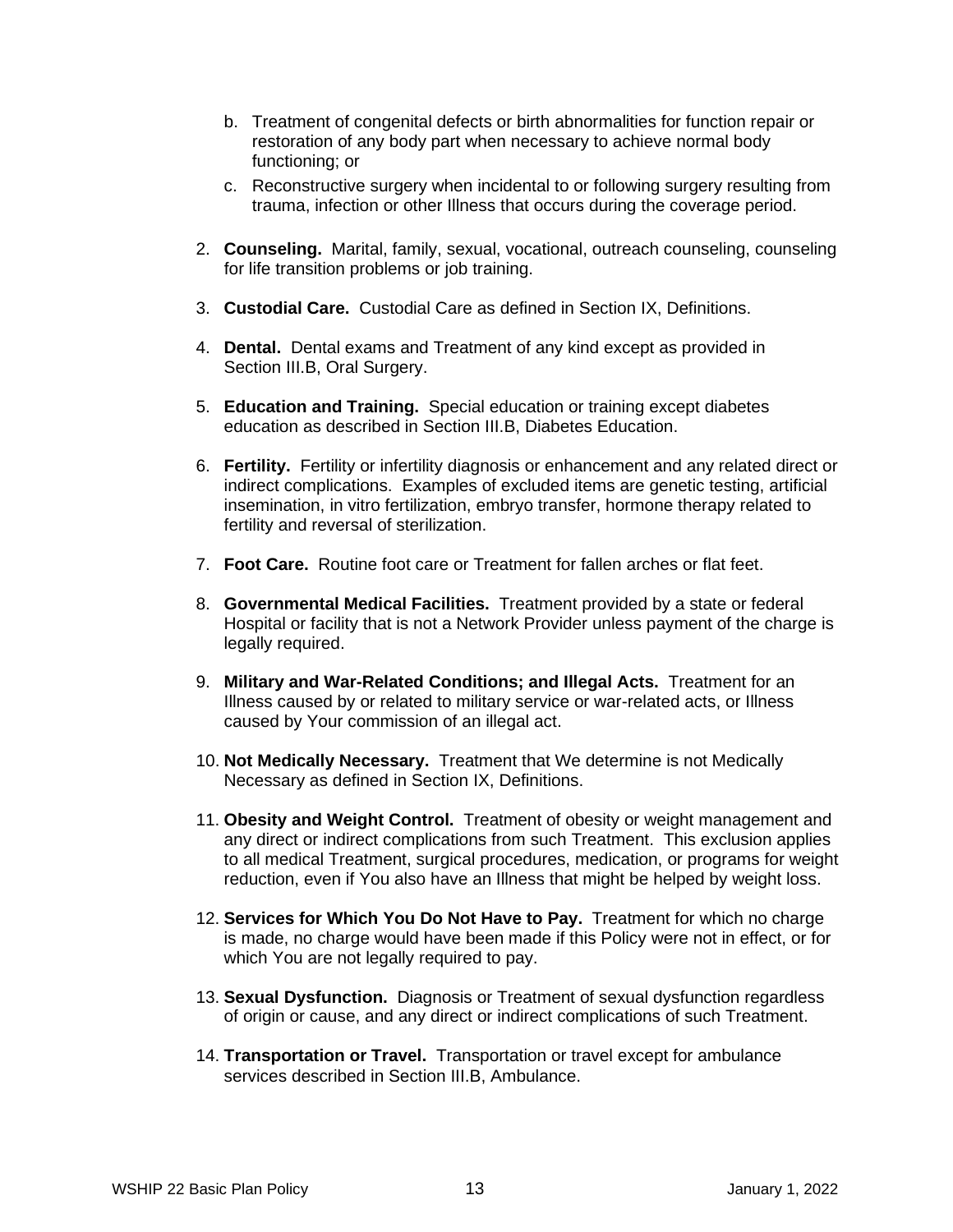- 15. **Vision and Hearing.** Routine vision and hearing exams, vision analysis, contact lenses, eyeglasses, hearing aids, surgery or other procedure or training intended to improve or correct vision or hearing except:
	- a. When due to an accidental injury to the eyes or ears; or
	- b. For the initial contact lenses or eyeglasses after a covered cataract surgery without intra-ocular lens implant.
- 16. **Work-Related Conditions.** Treatment or diagnosis for Illness caused by or related to employment, regardless of whether a claim has been made for workers' compensation, except if You are exempt from state or federal workers' compensation laws.
- **D. Last Payer of Benefits.** This Policy is the last payer of benefits whenever any other benefit is available, even if a claim for such benefits is not properly submitted or pursued. Benefits otherwise payable under this Policy shall be reduced by all amounts paid or payable for health care through any other insurance, health insurance or health benefit plans, including but not limited to self-insured plans, and by all Hospital and medical expense benefits paid or payable under any workers' compensation coverage, automobile medical payment or liability insurance (including Personal Injury Protection coverage and Uninsured/Underinsured Motorist coverage), and any Hospital or medical benefit paid or payable under or provided pursuant to any state or federal law or program.

## **V. PREMIUMS, RATE CHANGES, AND COST SHARING**

- **A. Premiums.** Your premiums must be paid on or before the due date or during a 31 day grace period that follows. If Your premium is not received before the end of the grace period, Your coverage ends at the end of the period for which Your premium was paid.
- **B. Rates and Rate Changes.** We may change premium rates for WSHIP policies. We will notify You at least 30 days before any general premium change. WSHIP rates are based on rates in the Medicare Supplement market in Washington State. Your individual rate may also change due to changes in Your age. WSHIP rates vary by age.
- **C. Deductible.** Benefits under this Policy are not subject to a deductible.
- **D. Coinsurance.** Coinsurance is the percentage of the Allowed Amount for Covered Services that You are required to pay. The coinsurance percentage for this Policy is 20%. Coinsurance does not apply to services that are covered under Parts A or B of Medicare.

Services Covered By Medicare Parts A or B: For services that are covered under Parts A or B of Medicare, We pay 100% of the applicable Medicare deductible and coinsurance amounts. We calculate and pay benefits based upon amounts payable by Medicare, regardless of whether a claim is submitted to or paid by Medicare.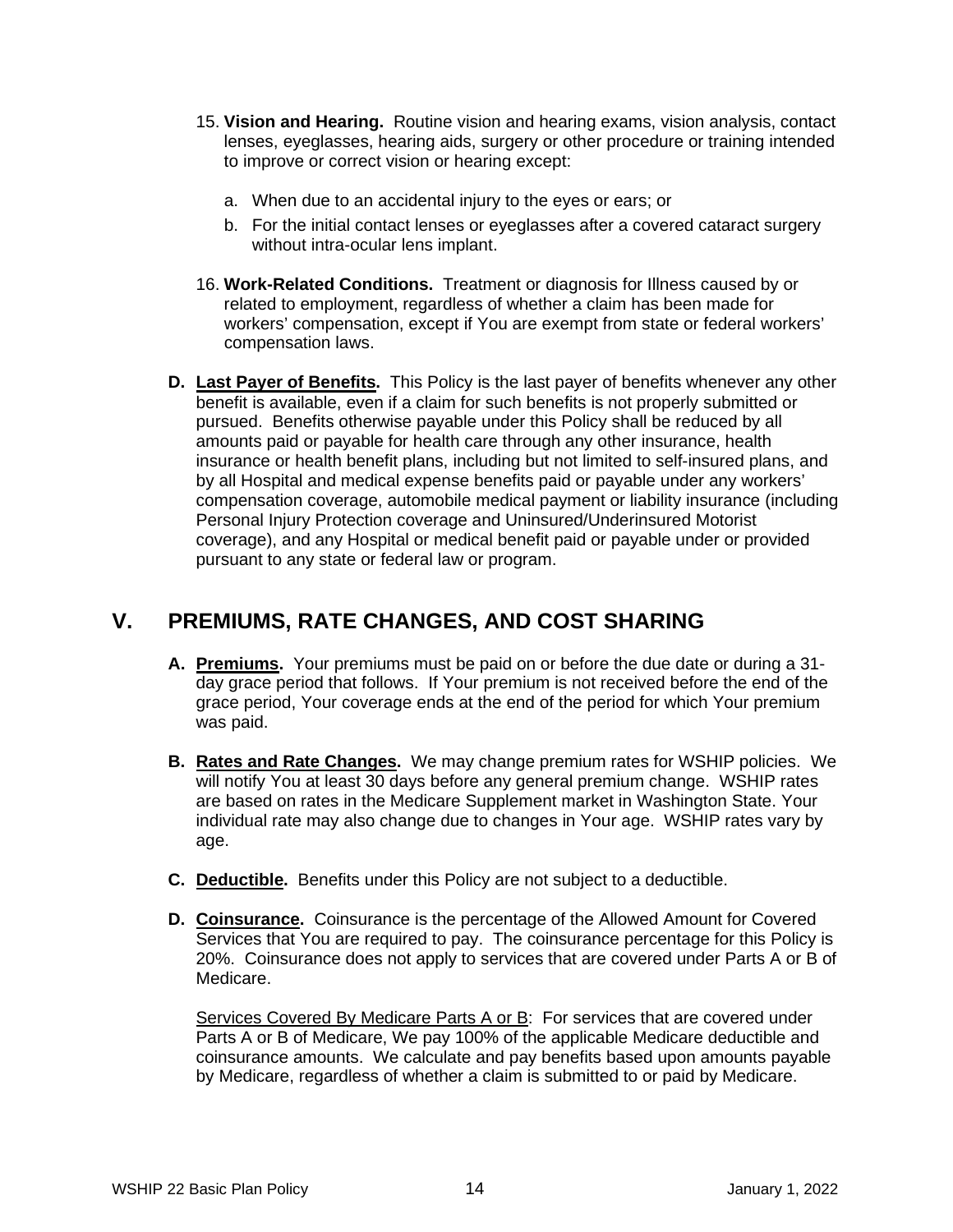Services Not Covered By Medicare Parts A or B: For all other Covered Services, We pay 80% of the Allowed Amount. Your coinsurance is 20%.

**E. Out-of-Pocket Expense Limit.** If, during a Calendar Year, Your out-of-pocket expenses reach \$850 for covered Medical Services or \$150 for covered Prescription Drugs, We will pay 100% of the Allowed Amount for the remainder of the Calendar Year. Out-of-pocket expenses include coinsurance amounts. Any amounts paid for non-Covered Services, amounts in excess of the Allowed Amount, and payments for services beyond a benefit maximum or limit do not qualify as an out-of-pocket expense.

Pharmacy expenses do not apply to the medical out-of-pocket expense limit, and medical expenses do not apply to the pharmacy out-of-pocket expense limit.

## **VI. CARE MANAGEMENT**

Care management services help ensure that You receive appropriate and cost-effective medical care.

For services covered by Medicare, We pay benefits in accordance with all coverage determinations made by Medicare.

For services not covered by Medicare but covered under this Policy, Our Care management services include the following:

**A. Medical Necessity Review.** You can receive a determination in advance about whether a particular service is Medically Necessary by calling Our Medical Necessity review telephone number on Your WSHIP identification card. If the service is Medically Necessary and a Covered Service and You are eligible for coverage on the date of service, then We will pay for the service at the appropriate benefit level. We will not pay for any services that are determined by Us to be not Medically Necessary.

We encourage You to ask Your provider to call Us and request a Medical Necessity review before all admissions to a Hospital, SNF or other covered facility to verify that it meets the required criteria for claims payment. In the case of an Emergency admission, Your provider should request a Medical Necessity review on the first business day following admission. We encourage You to also obtain a Medical Necessity review prior to receiving any of the outpatient Covered Services that are listed on Your identification card.

Medical Necessity reviews let You know ahead of time if the service is Medically Necessary. They also help Us to identify situations that might benefit from case management.

A Medical Necessity review and pre-approval is required for Durable Medical Equipment, and transplant surgery and related expenses.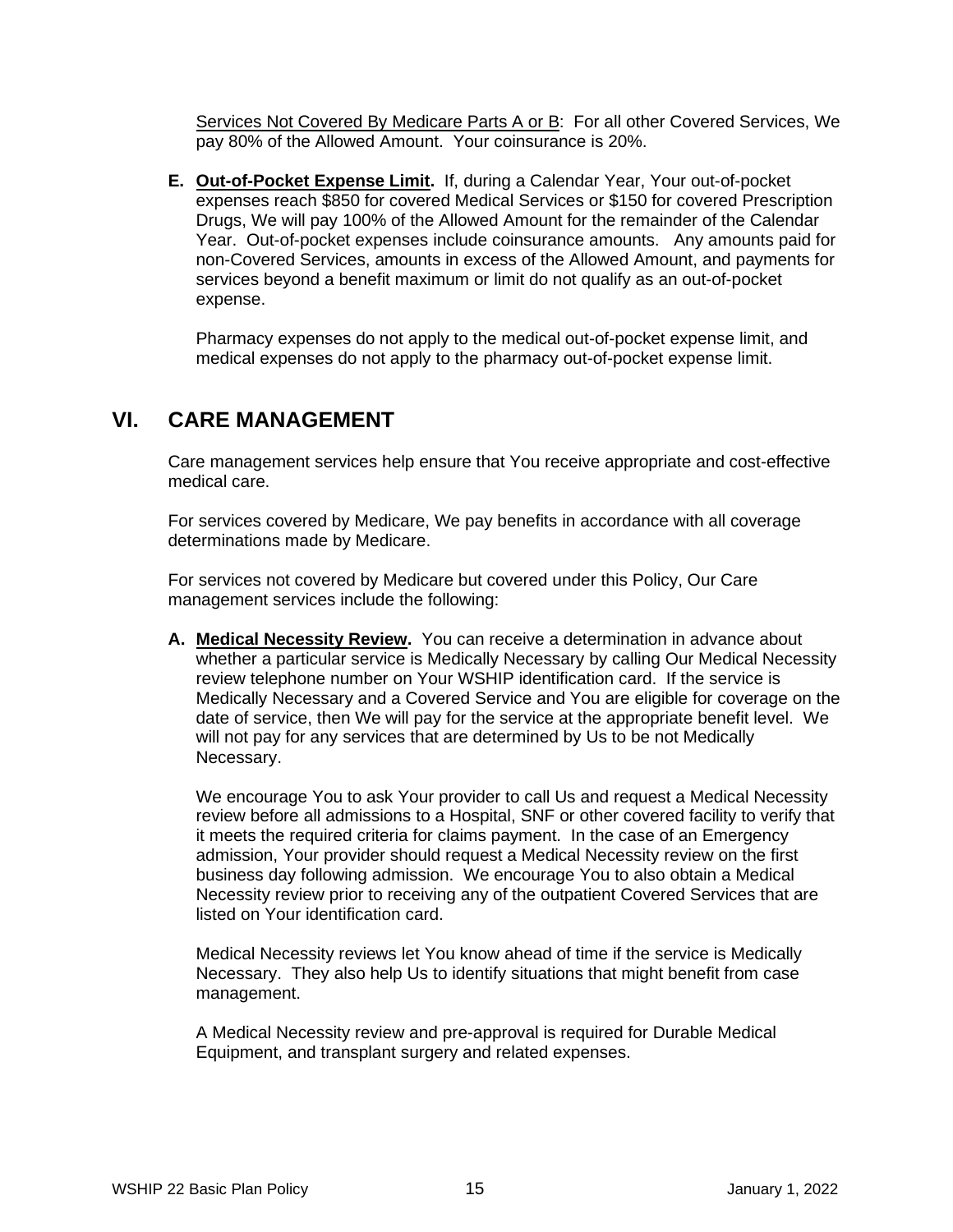- **B. Case Management.** Case management is a cooperative process among You, Your Health Care Provider and Us to consider effective alternatives to hospitalization and other high-cost care and to help You to make more efficient use of Your benefits. Your participation in a Treatment plan through case management is voluntary. You should call the same telephone number that is printed on Your identification card for Medical Necessity reviews if You would like to learn more about case management. We may also contact You.
- **C. Other Care Management Programs.** We may offer other care management programs to You from time to time, such as disease management programs for specific diseases or conditions. Disease management programs are designed to help You better understand Your disease and how to avoid problems or complications.

## **VII. OTHER INFORMATION**

## **A. Claims for Benefits.**

- 1. **Timely Filing.** Most providers will submit claims to Us directly. Otherwise, You must submit a claim to WSHIP for payment of the benefit. You should submit all claims within 30 days after the service is completed. We must receive all claims within 365 days of discharge for Hospital or other facility expenses, or within 365 days of the date services or supplies were provided. You may obtain a claim form from the Administrator or Pharmacy Benefits Manager.
- 2. **Assignment of Benefits.** Where You have assigned Your right to receive payment for any benefits for Hospital, medical or surgical services to the provider of those services, payment will be paid to the Hospital or the provider of the services. If You have not assigned the benefits, We, at Our option, will pay You or the Hospital or other provider of the services.
- 3. **Misstatement of Age.** If Your age has been misstated in application materials, the premium payable under this Policy shall be adjusted for the correct age and You will be responsible for payment of the adjusted premium from the effective date of coverage. We will refund any overpayment of premium by You.
- 4. **Overpayment.** If We pay a benefit under this Policy and it is later shown that a lesser amount should have been paid, We are entitled to a refund of the excess payment and We may deduct any such amount from future amounts payable to You or on Your behalf. In the absence of fraud or intentional misconduct, We will not request refunds for overpayments made more than 365 days from the date the overpayment was made by Us.
- **B. Eligibility Verification**. You are required to complete and return an eligibility verification and residency form yearly or upon request. Your Policy is subject to termination in accordance with Section II.C, Termination of Coverage, in the event You fail to return the requested information.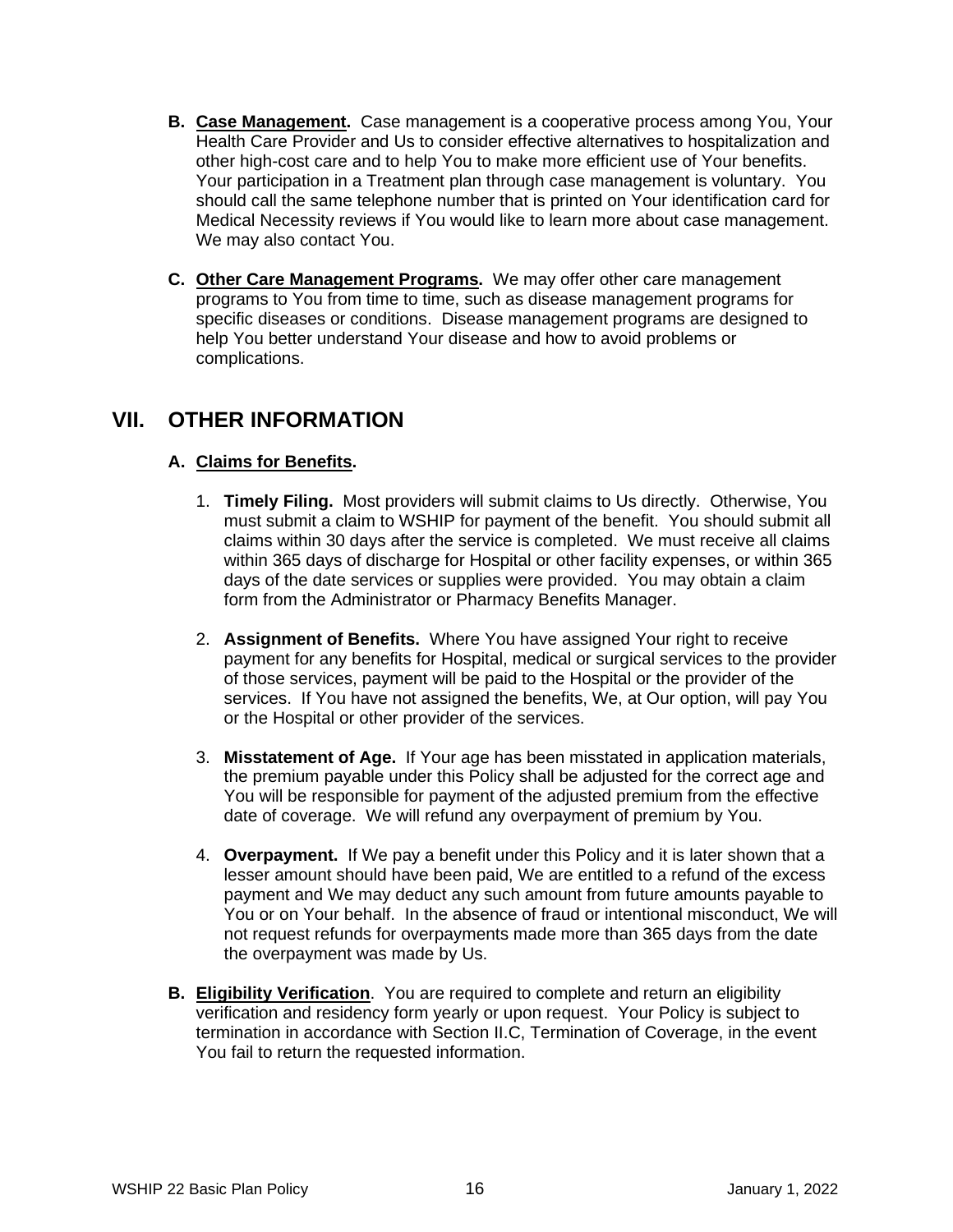- **C. Entire Contract.** This Policy, and any attachments, is the entire contract of insurance.
- **D. False or Misleading Statements.** If benefits are paid in error due to intentionally false or misleading statements made by You or on Your behalf, including intentionally false or misleading statements in application materials, We may, at Our option, deny Your claims, terminate Your coverage or rescind Your coverage under this Policy as of the effective date. (See also Section II.C, Events of Termination.) We may also refund premiums previously paid and recover claims and administrative costs from You or other persons responsible for the intentionally false information.
- **E. Legal Action.** Your right to take any legal action against Us is subject to the civil immunity provision of RCW 48.41.190.
- **F. Notices.** Any notice We are required to send to You will be considered to be delivered if it is mailed to You at the most recent address provided by You to Us. We will use the date of postmark in determining the date of Our notification. If You are required to submit notice to Us, it will be considered delivered on the postmark date or, if not postmarked, the date We receive it.
- **G. Notice of Information Use and Disclosure.** In the course of administering Your benefits and as permitted by law, We may collect, use, or disclose certain information about You. This personal information may include health information or personal data such as Your address, telephone number or Social Security Number. We may receive this information from, or release it to, Health Care Providers, insurance companies, or other sources. We are required by law to maintain the privacy and security of Your personal health and financial information and to provide You with a notice of Our legal duties and privacy practices. That notice is provided separately.

We may use or disclose Your information for reasons including the following:

- 1. For payment: To determine eligibility, to process claims for benefits, to coordinate benefits with other health plans and insurers, and to collect premiums.
- 2. For healthcare operations: To operate Our program, including determining the cost of benefits, to provide care and case management services; to support grievance or quality review boards, for audit or accreditation programs or other necessary business purposes; and to fulfill Our obligations under this Policy.
- 3. To You or to Your representative.

Your information may also be collected, used or released as required or otherwise permitted by law.

To safeguard Your privacy, We take care to ensure that Your information remains confidential. If a disclosure of Your information is not related to a routine business function or required by law, We remove anything that could be used to easily identify You or We obtain Your prior written authorization. You also have the right to request inspection and/or amendment of records retained by Us that contain Your personal information.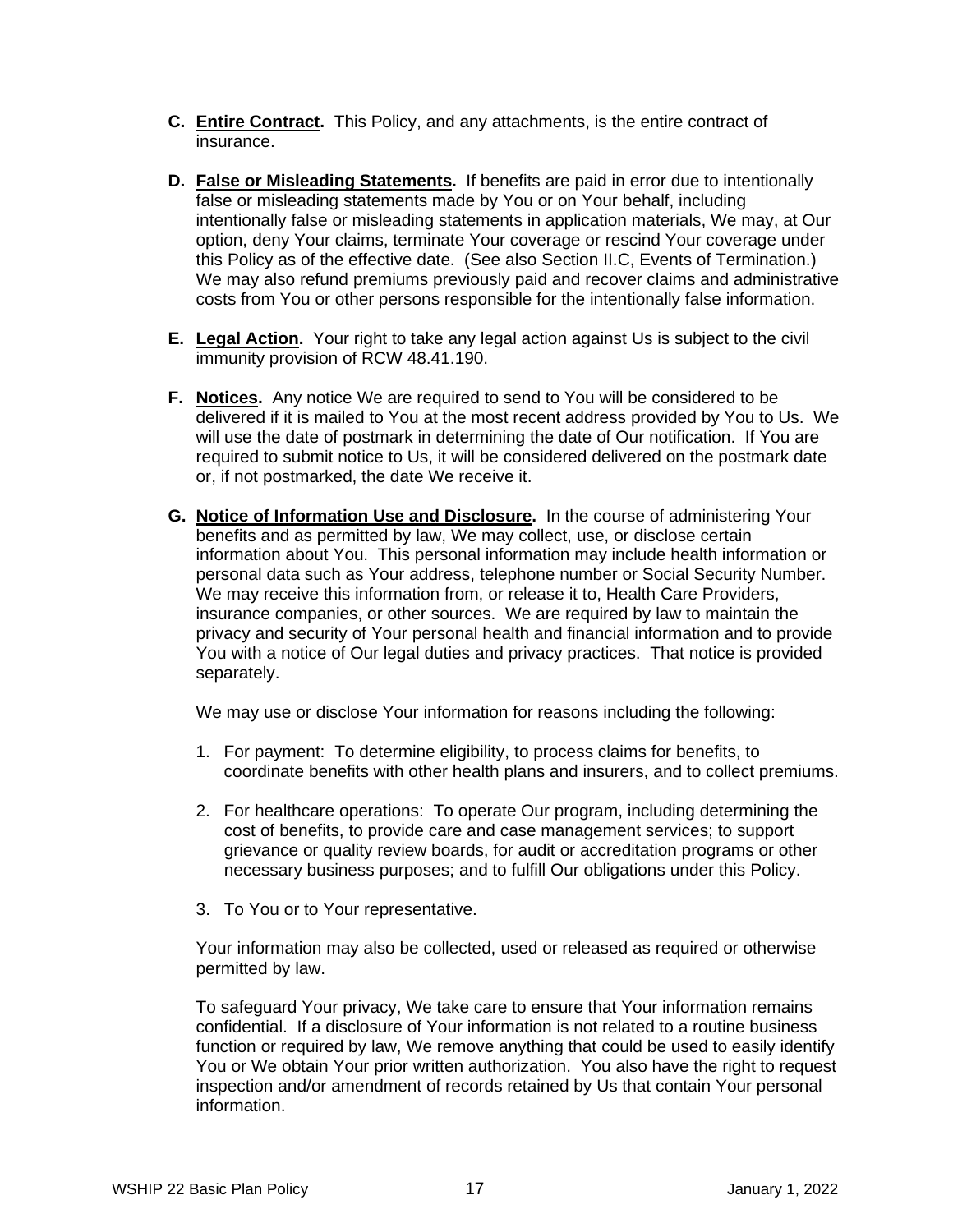This is a summary of Our privacy policy**.** Further information and a copy of Our privacy policy is available from the Administrator and on Our website.

**H. Notification of Address Change.** You are required to notify Us of a change in Your physical residence or mailing address within 30 days of such change.

## **I. Third-Party Recoveries.**

- 1. **Subrogation.** If You are injured and have the right to recover damages from a responsible third party (someone other than You or Us), benefits under this Policy will still be paid. However, We have the right (called "subrogation"), to the fullest extent permitted by law, to recover directly from the third party to the extent of benefits We have paid on Your behalf for Illness or injury after You have been fully compensated for Your loss. We may at Our election either (1) assert Our right to recover benefits directly from the third party in Our name, or (2) sue any such third party in Your name, and have a security interest in and lien upon any recovery to the extent of the amount of benefits paid by Us and for Our expenses in obtaining a recovery, in both circumstances, after You have been fully compensated for Your loss. You or Your representative must cooperate in Our effort to collect from the third party who is responsible for Your injury. Failure on Your part to cooperate with Us in this effort may result in Your being fully responsible for the cost of the subrogated amounts. By providing benefits under this Policy, We are not acting as a volunteer and are not waiving any rights to subrogation.
- 2. **Reimbursement.** If You or Your representative obtain a recovery from a third party who is responsible for compensating You for Your injuries or Illness, to the fullest extent permitted by law, after You have been fully compensated for Your loss, We are entitled to the proceeds of any settlement or judgment that results, up to the amount of benefits paid by Us for the Illness or injuries caused to You. In recovering benefits provided, We may at Our election either hire Our own attorney or be represented by Your attorney. If We choose to be represented by Your attorney, We will pay, on a contingent basis, a reasonable portion of the attorney fees which are necessary for asserting Our right of recovery in the case, not to exceed 20% of the amount We seek to recover. We will not be required to pay for any legal costs incurred by You on Your behalf, and You will not be required to pay for any legal costs incurred by Us on Our behalf. You must protect Our interests in any negotiation regarding settlement of Your claim against a third party. Before accepting any settlement on Your claim against a third party, You must notify Us in writing of any terms or conditions offered in settlement, and You must notify the third party of Our interest in the settlement pursuant to this contractual provision. If You retain an attorney or other agent to represent You in the matter, You must require Your attorney or agent to reimburse Us directly from the settlement or recovery after You have been fully compensated for Your loss. By providing benefits under this Policy, We are not acting as a volunteer and are not waiving any rights to reimbursement.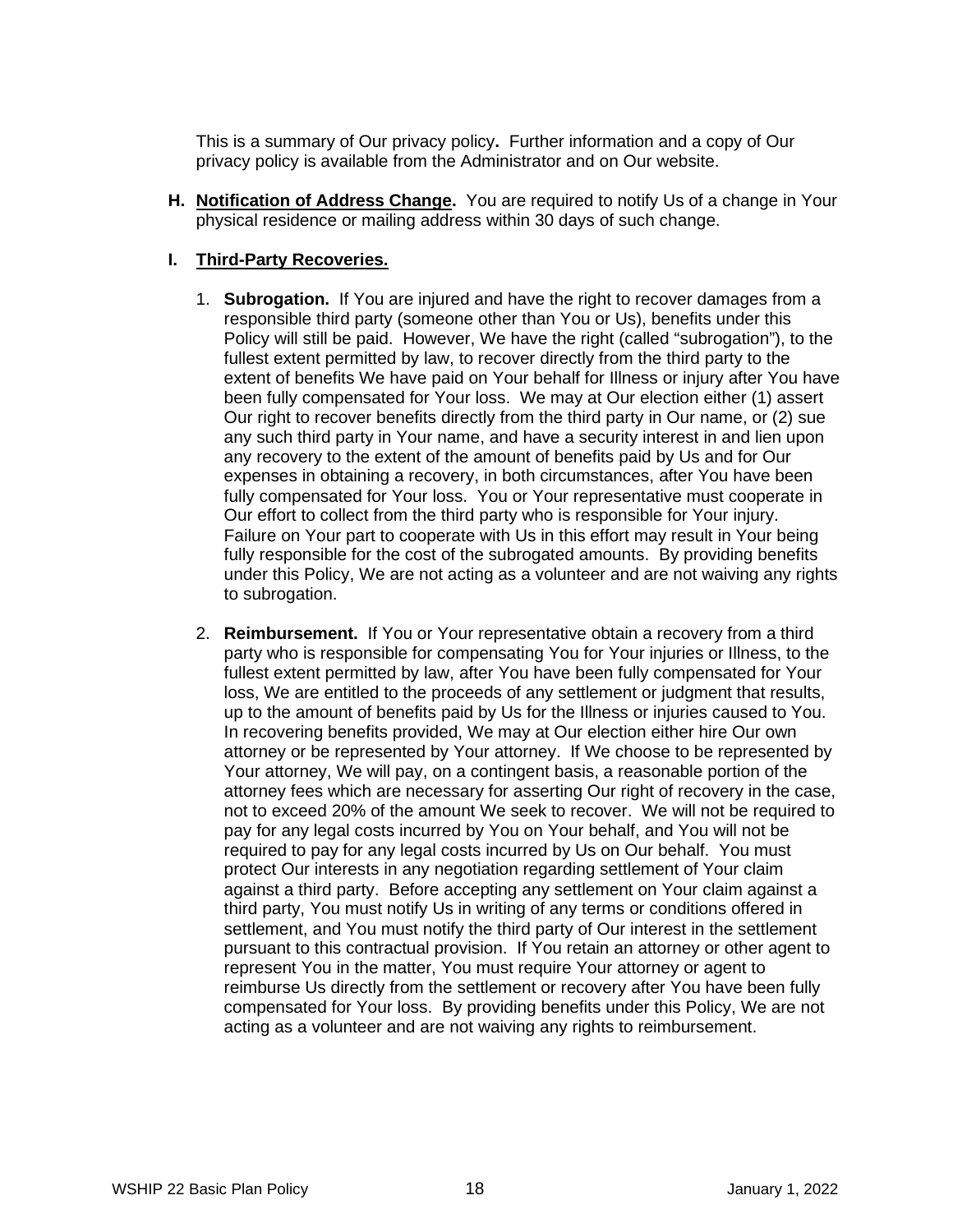## **VIII. GRIEVANCES AND APPEALS**

## **A. Complaints and Appeals.**

- 1. **Complaints.** If You have a complaint about Our services or about a benefit or coverage decision or any other WSHIP decision regarding Your Policy, please contact Our Customer Service department. The complaint process lets Customer Service quickly and informally correct errors, clarify decisions or benefits, or take steps to improve Our service.
- 2. **Appeals.** If You are not satisfied with Our response to a complaint or Your complaint is a request that We reconsider Our decision to deny, modify, reduce, or end payment, coverage or authorization of coverage, You will need to submit Your complaint as a formal appeal. You or Your authorized representative will need to request an appeal within 90 days of the event giving rise to the appeal. Following receipt of Your appeal, We will let You know if We need more information to respond to Your complaint. We will review Your complaint and respond as soon as possible, but not more than 30 calendar days after receiving the information requested to review Your complaint.

Your appeal rights and the appeal process are described below. If You have questions about the appeal process, please contact Our Customer Service department for assistance.

### **B. General Grievance and Appeal Rights.**

If You are aggrieved by one of Our actions or decisions, You may pursue up to three levels of appeals. The first two levels are internal: first to the Administrator and second to Our grievance committee. The third level of appeal is external and may be made to a designated Independent Review Organization (IRO). IRO review is available only for appeals of decisions relating to the denial, modification, reduction or termination of coverage of or payment for health care services. You may appeal to the IRO only after completion of Our internal review process.

### **C. Internal Appeal Process.**

### 1. **Appeal to the Administrator.**

- a. You must notify the Administrator of Your request for appeal within 90 days of the event giving rise to the appeal.
- b. Within five business days, the Administrator will respond to You in writing confirming receipt of the appeal request, the date it was received, the nature of the complaint, and the resolution requested.
- c. The Administrator will investigate the complaint, consider all information submitted by You, and make its decision within 30 days of receipt of the complete information needed to respond to the appeal.
- d. The Administrator will notify You of its decision in writing and inform You of any further appeal options.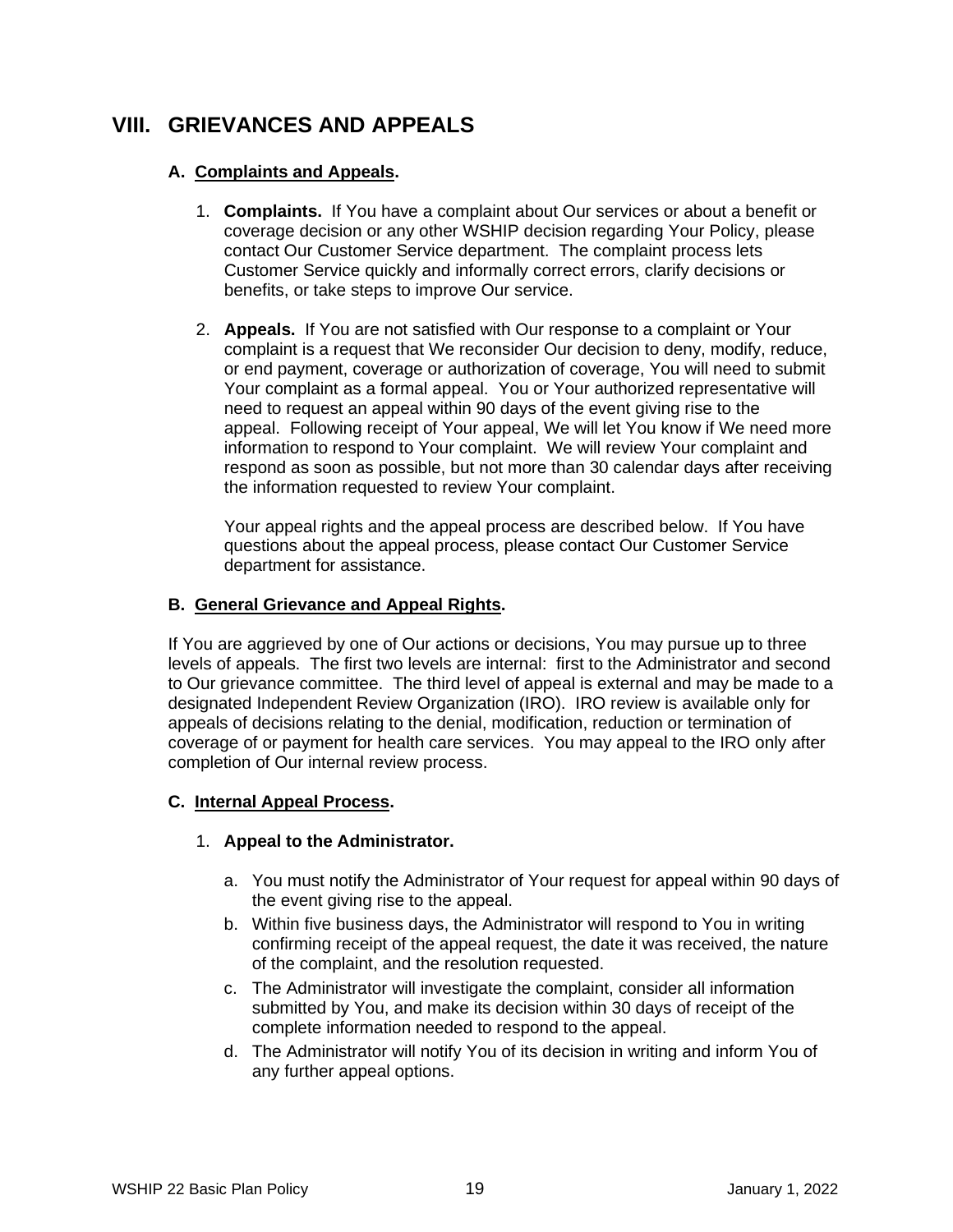- e. The written notice will explain the decision and any supporting coverage or clinical reasons and will specifically refer to any supporting documents. If the Administrator fails to make its decision within 30 days of its receipt of the complete information needed to respond to the appeal, such failure is deemed to be an adverse decision and You may appeal to the next level.
- f. If a complaint involves denial of coverage of a service and You provide written notice to the Administrator of a need for a speedy appeal process because the regular appeal process timelines could seriously jeopardize Your life, health, or ability to regain maximum function, the Administrator will provide its written decision within 72 hours of receipt of the appeal request.

## 2. **Appeal to Our Grievance Committee.**

- a. You must notify the Administrator of Your request for appeal to Our grievance committee within 90 days of an adverse decision by the Administrator and include a written description of the complaint.
- b. Within five business days, the Administrator will respond to You in writing confirming receipt of the appeal request, the date it was received, the nature of the complaint, and the resolution requested. Within two business days of sending this notice, the Administrator will forward the appeal, with all relevant information from its files, to Our grievance committee.
- c. Our grievance committee will investigate the complaint, consider all information submitted by You, and make its decision within 30 days of its receipt of the complete information needed to respond to the appeal. The grievance committee may engage independent medical and legal experts to assist in the review process.
- d. Our grievance committee will notify You of its decision in writing and inform You of any further appeal options. The written notice will explain the decision and any supporting coverage or clinical reasons and will specifically refer to any supporting documents. If Our grievance committee fails to make its decision within 30 days of its receipt of the complete information needed to respond to the appeal, such failure is deemed to be an adverse decision and You may appeal to the next level (if applicable).
- e. If a complaint involves denial of coverage of a service and You provide written notice to the Administrator of a need for a speedy appeal process because the regular appeal process timelines could seriously jeopardize Your life, health, or ability to regain maximum function, Our grievance committee will provide its written decision within 72 hours of its receipt of the appeal request.

### **D. External Appeal Process.**

- 1. If Our grievance committee affirms a decision to deny, modify, reduce, or terminate coverage of or payment for health services, You may appeal the decision to an IRO by notifying the Administrator within 30 days of receipt of the grievance committee's written decision.
- 2. The Administrator will gather all relevant documents and deliver them to the IRO within three business days of receiving Your request for appeal.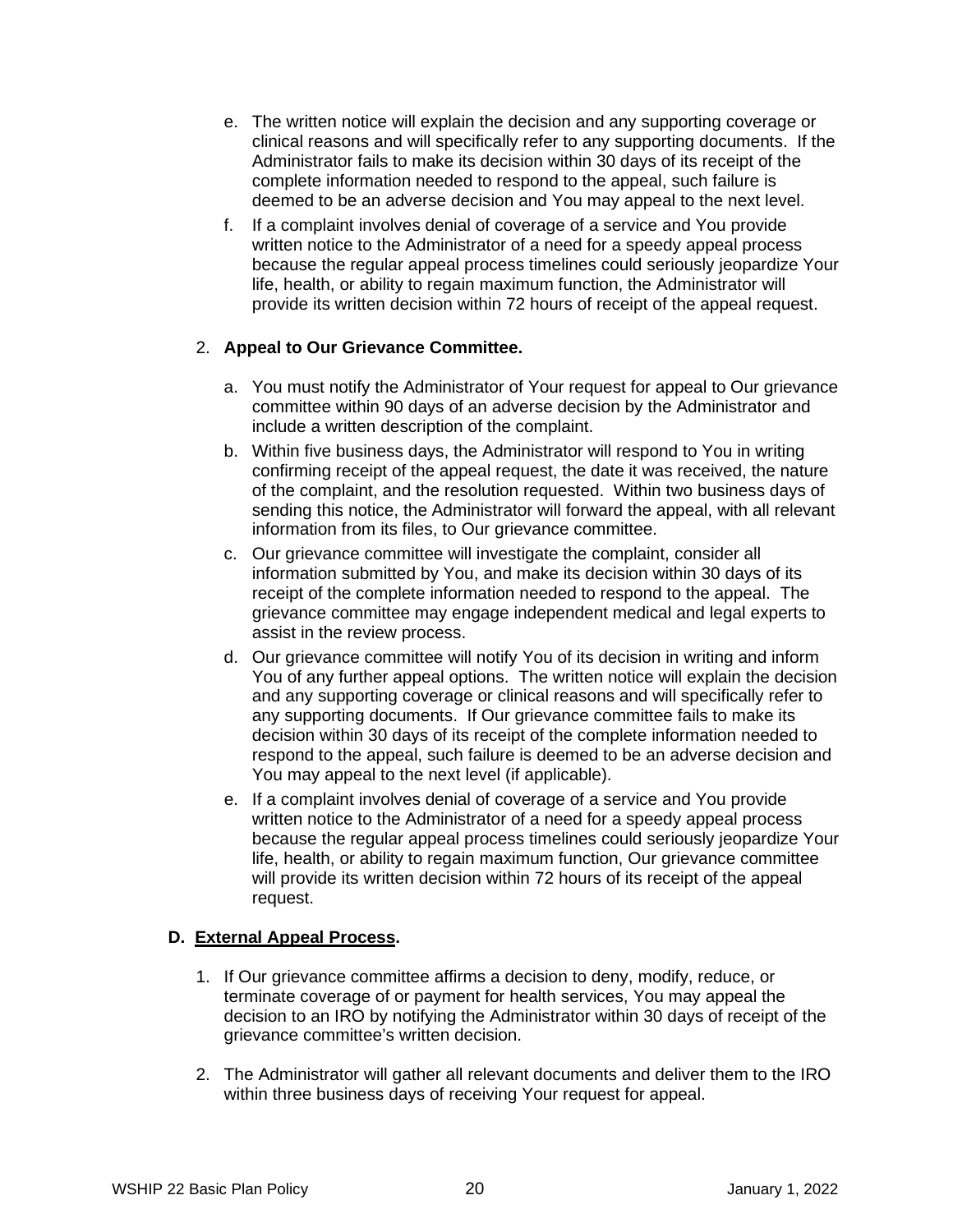3. The IRO, made up of persons not associated with Us, will review Your complaint and make a decision. The IRO will provide its decision in writing to You and Us within 20 days of Your request for appeal. We will pay the charges for the IRO's review and written report.

#### **E. Services During Appeal Process.**

If Your complaint contests a coverage decision and such decision was based on a finding of no Medical Necessity, We will continue to provide the service until the appeal is completed. Upon completion of the appeal process, if We continued to provide the service in question and it is determined that the coverage was properly denied, You will be responsible for the cost of the services provided.

## **IX. DEFINITIONS**

"**Administrator**" means the entity identified in the cover letter sent with Your Policy as the Administrator or such other entity as identified by Us to You in writing.

"**Allowed Amount**" means, for services or supplies received from a Network Provider, the amount agreed upon by Us and the Network Provider for the Covered Service. For services or supplies received from a non-Network Provider, the Allowed Amount will be no greater than the maximum amount We otherwise would have allowed had the Covered Service been furnished by a Network Provider. We reserve the right to determine the Allowed Amount for any service or supply.

"**Calendar Year**" means, with respect to the first Calendar Year, the period beginning on the Policy effective date and ending on December 31 of the same year; with respect to all other Calendar Years, the period beginning on January 1 and ending on December 31.

#### "**Catastrophic Health Plan**" means:

(a) For grandfathered health benefit plans (under the Affordable Care Act) issued before January 1, 2014, and renewed thereafter, Catastrophic Health Plan means:

 (i) In the case of a contract, agreement, or policy covering a single enrollee, a health benefit plan requiring a calendar year deductible of, at a minimum, one thousand seven hundred fifty dollars and an annual out-of-pocket expense required to be paid under the plan (other than for premiums) for covered benefits of at least three thousand five hundred dollars, both amounts to be adjusted annually by the insurance commissioner; and

 (ii) In the case of a contract, agreement, or policy covering more than one enrollee, a health benefit plan requiring a calendar year deductible of, at a minimum, three thousand five hundred dollars and an annual out-of-pocket expense required to be paid under the plan (other than for premiums) for covered benefits of at least six thousand dollars, both amounts to be adjusted annually by the insurance commissioner.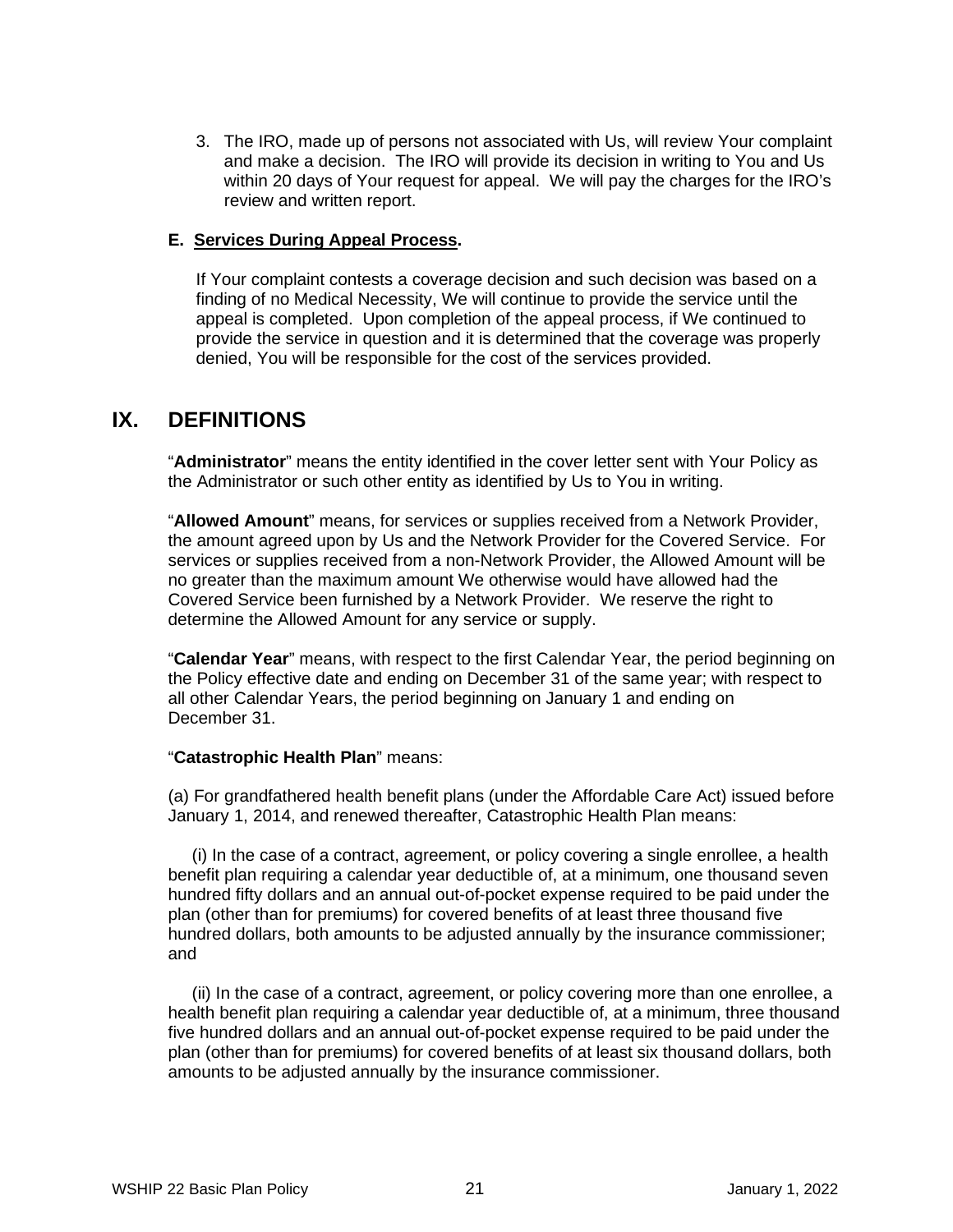(b) In July 2008, and in each July thereafter, the insurance commissioner shall adjust the minimum deductible and out-of-pocket expense required for a plan to qualify as a Catastrophic Health Plan to reflect the percentage change in the consumer price index for medical care for a preceding twelve months, as determined by the U.S. Department of Labor. For a plan year beginning in 2014, the out-of-pocket limits must be adjusted as specified in section  $1302(c)(1)$  of the Affordable Care Act, as amended. The adjusted amount shall apply on the following January 1st.

(c) For health benefit plans issued on or after January 1, 2014, Catastrophic Health Plan means:

 (i) A health benefit plan that meets the definition of "catastrophic plan" set forth in section 1302(e) of the Affordable Care Act, as amended; or

 (ii) A health benefit plan offered outside the exchange marketplace that requires a calendar year deductible or out-of-pocket expenses under the plan, other than for premiums, for covered benefits, that meets or exceeds the commissioner's annual adjustment under (b) above.

"**Covered Services**" include the services listed in Section III.B of the Policy.

"**Custodial Care**" means care that does not require the regular services of a Health Care Provider and is designed primarily to assist You in the activities of daily living. Custodial Care includes, but is not limited to, help in walking, getting in and out of bed, bathing, dressing, feeding and preparation of special diets, and supervision of medications that are ordinarily self-administered.

"**Dependent Child**" or "**Dependent Children**" means all minor, unmarried natural or adopted children of Yours who have not reached the age of 26. Dependent Child or Dependent Children also includes such children over the age of 26 who are dependent on You for support and maintenance by reason of developmental disability or physical handicap, provided that proof of such incapacity is submitted to Us within 31 days of the Dependent Child's attainment of age 26.

"**Designated Network Provider.**" See "Network Provider" below.

"**Durable Medical Equipment**" is equipment that can withstand repeated use, is primarily and customarily used to serve a medical purpose, is useful only in the presence of an Illness and is used in a home setting. Durable Medical Equipment includes Hospital beds, wheelchairs, walkers, crutches, canes, glucose monitors, external insulin pumps, oxygen and oxygen equipment. We, in Our sole discretion, will determine if equipment will be made available on a rental or purchase basis. Durable Medical Equipment does not include domestic or recreational equipment such as air conditioners, spas and exercise equipment, even if prescribed by a Physician.

"**Emergency**" means the sudden, unexpected onset of a medical condition that in the reasonable judgment of a prudent person is of such a nature that failure to render immediate care by a licensed medical provider would place Your life in danger, or cause serious impairment to Your health.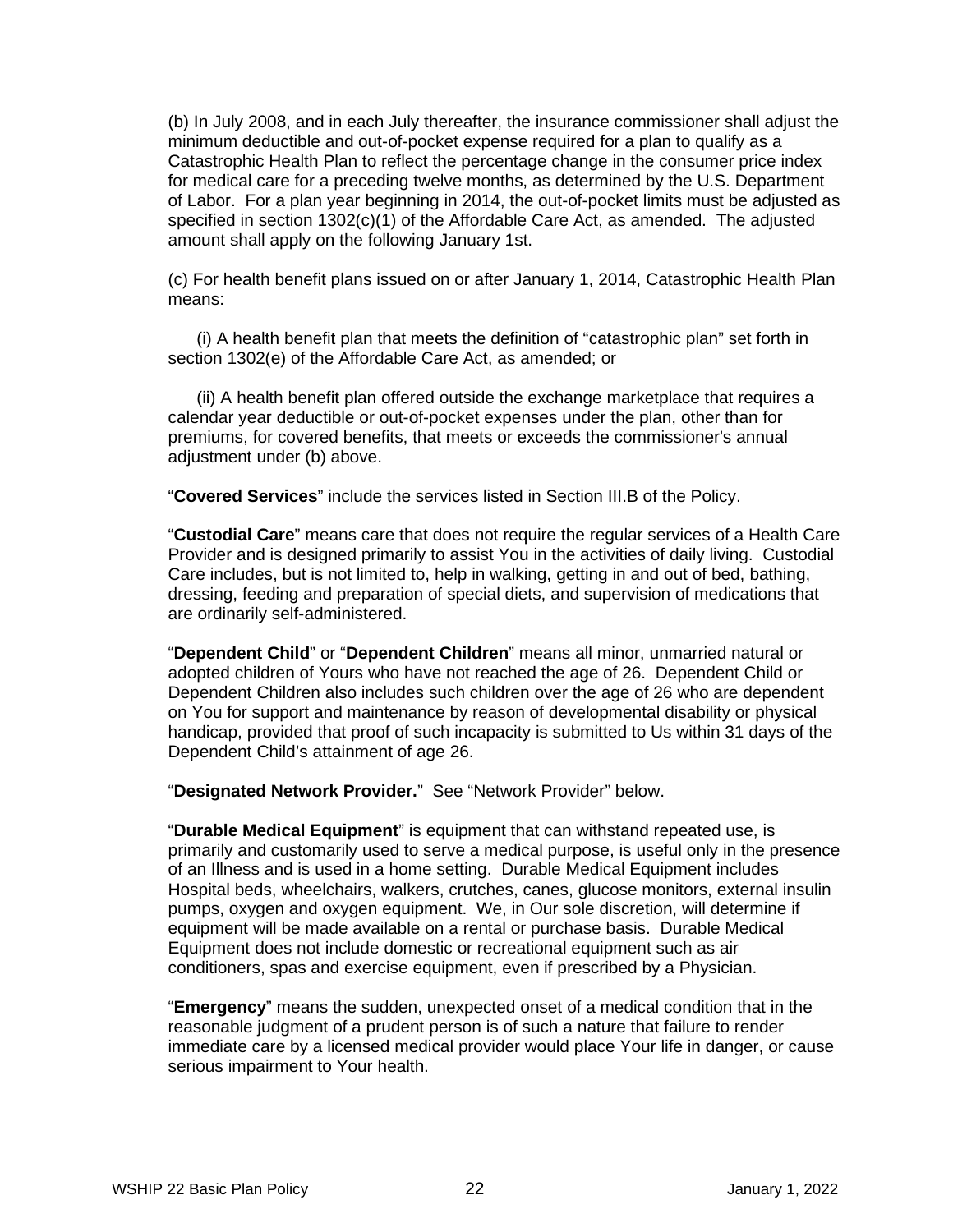"**Health Care Provider**" means any Physician, facility or health care professional duly licensed and entitled to reimbursement for health care services.

"**Home Health Agency**" means a public or private agency or organization licensed and operated as a Home Health Agency in accordance with state law.

"**Home Health Care Plan**" means a plan for Your continued care and Treatment by a Home Health Agency. The Home Health Care Plan must be approved in advance in writing by Your attending Physician.

"**Hospice Care**" means a coordinated, interdisciplinary program provided by a licensed hospice agency to meet Your physical, psychological and social needs when You are terminally ill as certified by Your attending Physician.

"**Hospital**" means a facility licensed by the state as a Hospital that provides diagnosis, Treatment, and care of persons over a continuous period of twenty-four hours or more.

When Treatment is needed for mental disease or disorder, "Hospital" means a facility that meets these requirements:

- **Provides inpatient psychiatric services for the diagnosis and Treatment of mental** Illness on a 24-hour basis;
- Has rooms for resident inpatients;
- **IF** Is equipped to treat mental diseases or disorders;
- Has a resident psychiatrist on duty or on call at all times; and
- As a regular practice, charges the patient for the expense of confinement.

A Hospital does not include a facility or institution or part of a facility or institution that is licensed or used principally as a clinic, convalescent home, rest home, SNF or home for the aged.

"**Illness**" means a disease, disorder, condition or injury that requires Treatment by a Health Care Provider.

"**Investigational or Experimental**" means a service, drug or device that meets one or more of the following criteria at the time it is provided, as determined by Us. The service, drug, or device:

- Cannot be legally marketed in the United States without the approval of the FDA and such approval has not been granted;
- **IS subject to a New Drug or New Device Application on file with the FDA;**
- Is provided as part of a Phase I or Phase II clinical trial, as the experimental or research arm of a Phase III clinical trial, or in any other manner that is intended to evaluate the safety, toxicity or efficacy of the service;
- **IF** Is provided pursuant to a written protocol or other document that lists an evaluation of the safety, toxicity or efficacy of the service, drug or device among its objectives;
- **IF** Is subject to the review or approval of an Institutional Review Board or other body that reviews or approves research concerning the safety, toxicity or efficacy of services, drugs or devices; or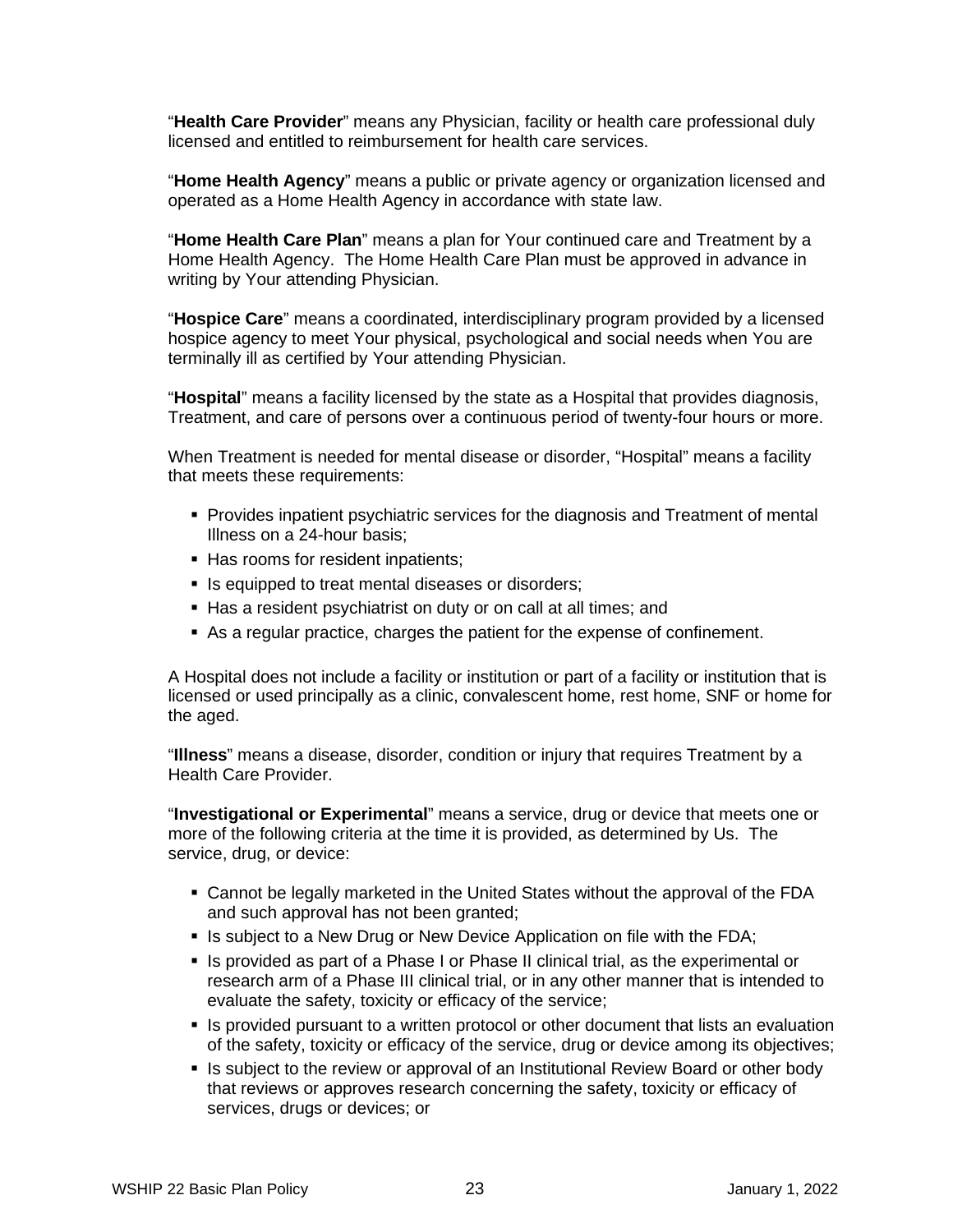Is provided pursuant to informed consent documents that describe the service, drug or device as Investigational or Experimental, or in other terms that indicate that the service, drug or device is being evaluated for its safety, toxicity or efficacy.

"**Medicaid**" means the program established under Title XIX of the federal Social Security Act.

"**Medical Services**" means Covered Services excluding Prescription Drugs.

"**Medical Staff**" means the medical director acting on Our behalf and any independent medical experts engaged by Our medical director.

"**Medically Necessary**" or "**Medical Necessity**" means services or supplies provided by a Health Care Provider to diagnose or treat an Illness that Our Medical Staff and/or the IRO (under the grievance process set forth in Section VIII) determines is:

- Appropriate and consistent with Your condition, diagnosis or Illness;
- Consistent with standards of good medical practice in the United States;
- Not primarily for Your or Your Health Care Provider's comfort or convenience;
- Not Investigational or Experimental;
- Not provided as part of Your scholastic education or vocational training; and
- In the case of inpatient care in a Hospital, SNF, Hospice or any other facility, such services or supplies could not be provided safely via a less costly level of service.

"**Medicare**" means the program established under Title XVIII of the federal Social Security Act.

"**Myofascial Pain Dysfunction (MPD)**" is a disorder involving muscles surrounding and adjacent to the Temporomandibular Joint (TMJ) area that is characterized by:

- **Preauricular-temporal, occipital and/or jaw pain;**
- **Spasm and/or tenderness of the masticatory muscles; or**
- **E** Limited jaw movement.

"**Network Pharmacy**" is a pharmacy vendor for whose services We have contracted to fill prescriptions under this Policy.

"**Network Provider**" is a Health Care Provider for whose services We have contracted to deliver Covered Services under this Policy. For certain Covered Services, certain Health Care Providers ("Designated Network Providers") have specially contracted to provide better pricing for WSHIP enrollees.

"**Our**," "**We**" or "**Us**" means the Washington State Health Insurance Pool.

"**Pharmacy Benefit Manager**" means the entity identified in the cover letter sent with Your Policy as the Pharmacy Benefit Manager, or such other entity as identified by Us to You in writing.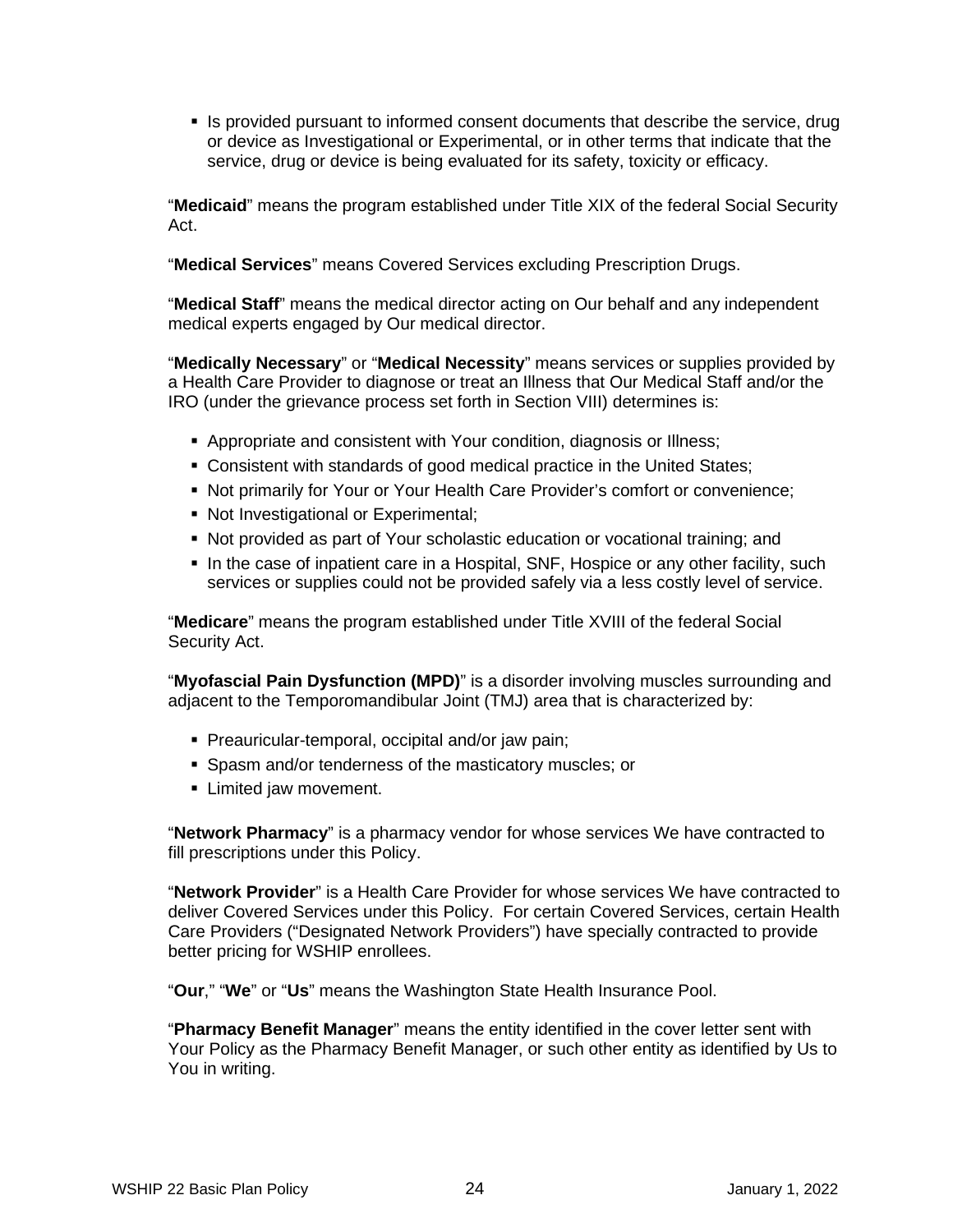"**Physician**" means one of the following licensed providers, but only when the provider is rendering a service within the scope of his or her license:

- Doctor of Medicine (MD);
- Doctor of Osteopathy (DO);
- Dentist (DDS);
- Optometrist (OD);
- Podiatrist (DPM);
- **Psychologist (Masters or PhD);**
- Clinical Social Worker (MSW);
- Chiropractor (DC);
- Registered Nurse (RN);
- Advanced Registered Nurse Practitioner (ARNP);
- Naturopathic Doctor (ND); or
- any other provider required to be treated as a Physician under the insurance laws of the State of Washington.

"**Policy**" consists of this plan Policy, the Schedule, the completed application and all attachments and endorsements included or issued by Us hereafter.

"**Prescription Drug**" means any medical substance that (1) has been approved by the FDA, and (2) is required to bear the following legend on its label: "Caution: Federal law prohibits dispensing without a prescription."

"**Schedule**" means the Schedule of Benefits attached to this Policy.

"**Skilled Nursing Care**" means any Treatment that is rehabilitative in nature and is required to restore You to Your prior level of health after an accident or Illness. Skilled Nursing Care is a level of care that is higher than Custodial Care and lower than Hospital care.

"**Skilled Nursing Facility (SNF)**" means a facility that primarily provides inpatient Skilled Nursing Care or rehabilitation services and that is licensed by the state as a nursing home. SNF does not include a rest home or place for Custodial Care or maintenance care.

"**Temporomandibular Joint (TMJ)**" dysfunction means a disorder of the Temporomandibular Joint (the joint which connects the mandible or jawbone to the temporal bone) that is generally characterized by:

- Pain or muscle spasms in one or more of the following areas: face, jaw, neck, head, ears, throat or shoulders;
- Popping or clicking of the jaw;
- **EXECUTE:** Limited jaw movement or locking;
- Malocclusion, overbite or underbite; or
- **Mastication (chewing) difficulties.**